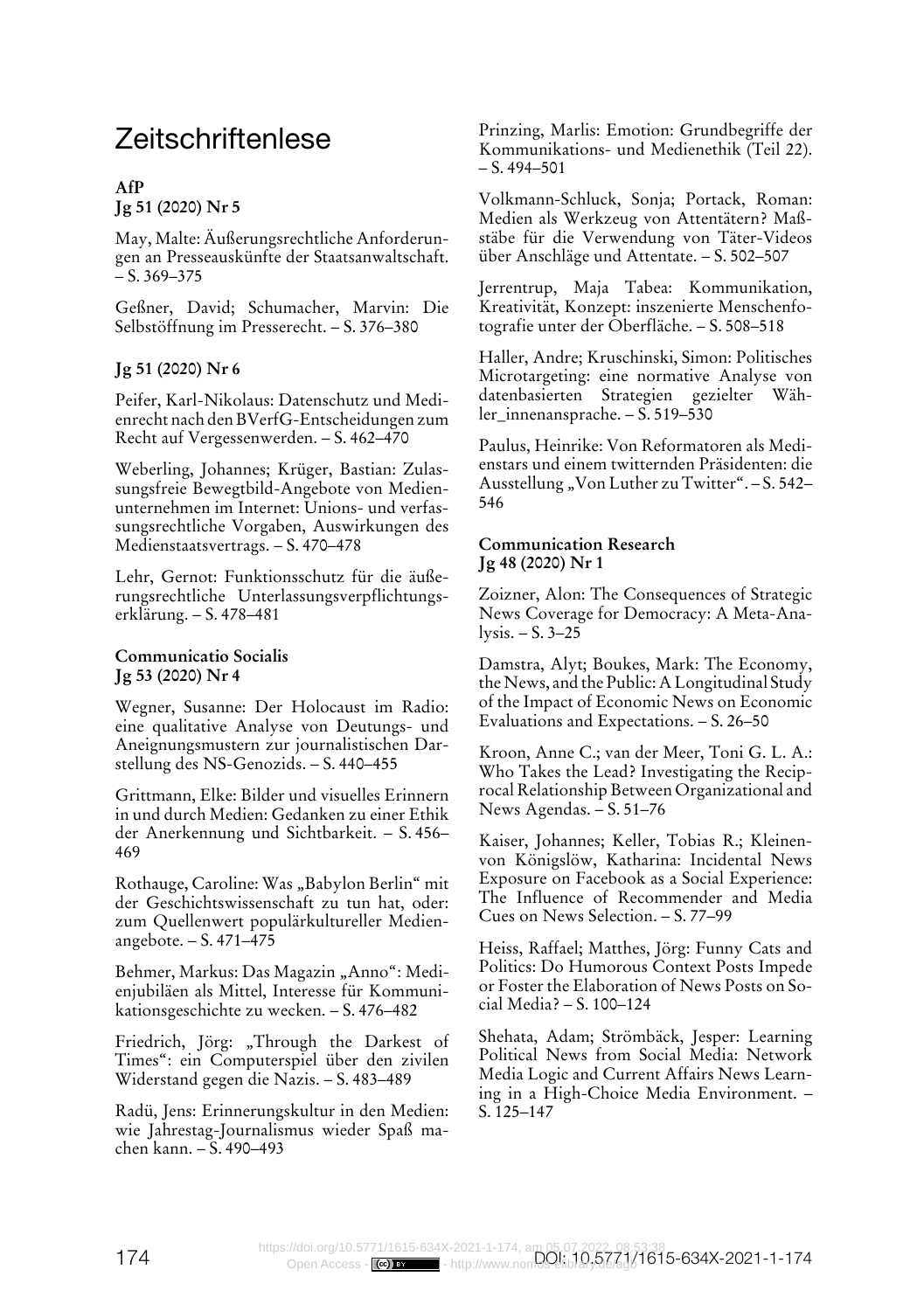#### **Communication Theory Jg 30 (2020) Nr 4**

Dutta, Mohan J.; Pal, Mahuya: Theorizing from the Global South: Dismantling, Resisting, and Transforming Communication Theory. – S. 349–369

Semujju, Brian: Theorizing Dependency Relations in Small Media. – S. 370–387

Thomas, Pradip Ninan: The Imperialism of Categories: Concepts and Contexts in Communication for Social Change. – S. 388–406

Alahmed, Anas M.: Internalized Orientalism: Toward a Postcolonial Media Theory and De-Westernizing Communication Research from the Global South. – S. 407–428

Salazar, Harry Simón: The Mediatization of Human Rights Memory in Chile. – S. 429–448

#### **Communications Jg 45 (2020) Nr 4**

Wiedemann, Thomas; Krainhöfer, Tanja C.: The Berlin International Film Festival: A Powerful Springboard and Gatekeeping Mechanism for Domestic Filmmaking. – S. 389–413

Adoni, Hanna; Nimrod, Galit: The Emergence of the Hybrid Older Reader: A Cross-National Study. – S. 414–439

Arendt, Florian; Karadas, Narin: Implicit and Explicit Attitudes toward Germany as News-Choice Predictors among Muslims with Migration Backgrounds Living in Germany. – S. 440– 462

Katz, Nissim; Nossek, Hillel: Watching Televised Representations and Self-Identity of National Minorities: Israeli Arab Citizens' Perceptions of Their Media Representations on Israeli Television. – S. 463–478

Vlahović, Marko; Nikolić, Milan; Ivaniš, Marko: The Impact of Communication Models of Public Relations and Organization–Public Relationships on Company Credibility and Financial Performance. – S. 479–502

# **Jg 45 (2020) Nr 1**

Figenschou, Tine Ustad: Social Bureaucracy? The Integration of Social Media into Government Communication. – S. 513–534

Pentzold, Christian; Fölsche, Lena: Data-Driven Campaigns in Public Sensemaking: Discursive Positions, Contextualization, and Maneuvers in American, British, and German Debates around Computational Politics. – S. 535–559

Hänska, Max; Bahiya, Ahmed; Amaral, Fernanda: Public Discourse, Political Legitimacy, and Collective Identity: Cases from Iraq, Brazil and China. – S. 560–585

Solovei, Adriana; van den Putte, Bas: The Effects of Five Public Information Campaigns: The Role of Interpersonal Communication. – S. 586–602

Pajnik, Mojca; Ribać, Marko; Sekloča, Peter: Sensitizing the Concept of Mediatization for the Study of Social Movements. – S. 603–623

Arlt, Dorothee; Schumann, Christina; Wolling, Jens: Upset with the Refugee Policy: Exploring the Relations between Policy Malaise, Media Use, Trust in News Media, and Issue Fatigue. – S. 624–647

Figeac, Julien; Smyrnaios, Nikos; Salord, Tristan: Information-Sharing Practices on Facebook during the 2017 French Presidential Campaign: An "Unreliable Information Bubble" Within the Extreme Right. – S. 648–670

Heiss, Raffael; Knoll, Johannes; Matthes, Jörg: Pathways to Political (Dis-)Engagement: Motivations Behind Social Media Use and the Role of Incidental and Intentional Exposure Modes in Adolescents' Political Engagement. – S. 671– 693

Corbu, Nicoleta; Bârgăoanu, Alina; Buturoiu, Raluca: Does Fake News Lead to More Engaging Effects on Social Media? Evidence from Romania. – S. 694–717

Schafraad, Pytrik; Van Zoonen, Ward: Reconsidering Churnalism: How News Factors in Corporate Press Releases Influence How Journalists Treat These Press Releases after Initial Selection. – S. 718–743

Kroon, Anne C.; Trilling, Damian; van der Meer, Toni G. L. A.: Clouded Reality: News Representations of Culturally Close and Distant Ethnic Outgroups. – S. 744–764

Corral, Alfonso Corral; d'Haenens, Leen: The Construction of the Arab-Islamic Issue in Foreign News: Spanish Newspaper Coverage of the Egyptian Revolution. – S. 765–787

Bernárdez-Rodal, Asunción; Congosto, María Luz; López-Priego, Nuria: The World's First Mainly Female Cabinet: "The Council of Fe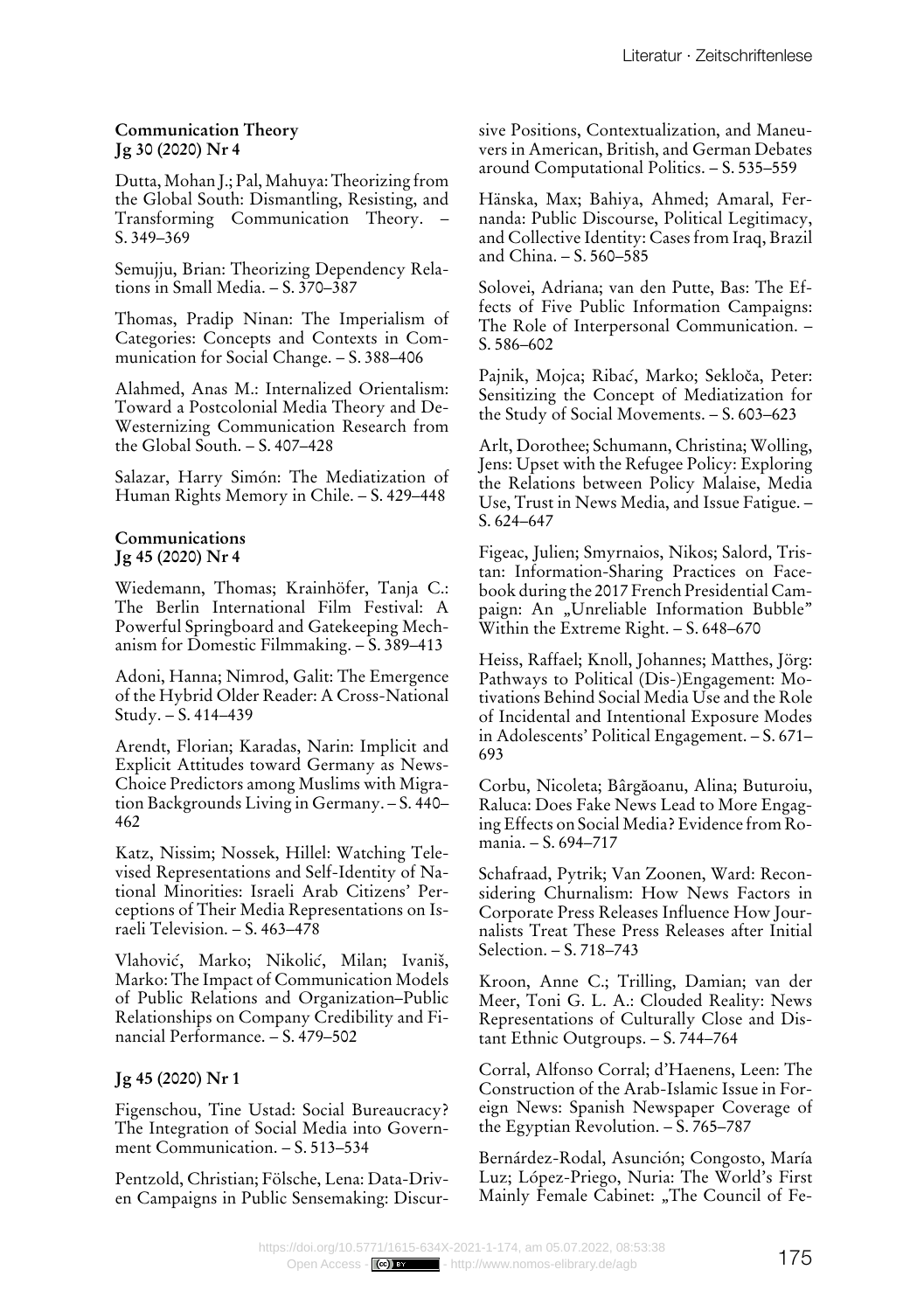male Ministers" in the Spanish Cabinet (2018) on Twitter. – S. 788–813

Hovden, Jan Fredrik: From Wanderers to Strangers. The Shifting Space of Scandinavian Immigration Debate 1970–2016. – S. 814–840

Gottlob, Anita; Boomgaarden, Hajo: The 2015 Refugee Crisis, Uncertainty and the Media: Representations of Refugees, Asylum Seekers and Immigrants in Austrian and French Media.  $- S. 841 - 863$ 

Bee, Cristiano; Chrona, Stavroula: Austerity and Fragmentation: Dynamics of Europeanization of Media Discourses in Greece and Italy. – S. 864–892

Seyidov, Ilgar: "As Quiet as a Mouse": Media Use in Azerbaijan. – S. 893–911

## **Computer Law Review International Jg 21 (2020) Nr 5**

Lloyd, Ian: The UK Supreme Court's Approach to Standard Essential Patent Protection in Unwired Planet v. Huawei: Balancing Tensions between Patents and Standards as well as between Global Business and National Patent Systems – An International Conundrum. – S. 129–134

Moon, Ken: New Zealand: Are Cryptocurrencies Property? An Analysis of Eligible Entities for Property in the Light of the First Landmark Ruling on Cryptocurrency. – S. 135–138

Determann, Lothar; Kaufmann, Julia; Nebel, Michaela: EU Consumer Protection Law Developments for Technology, Media and Telecommunications Companies: More Information Duties, Fines and Increased Liability also for "Free" Services. - S. 138-143

# **Jg 21 (2020) Nr 6**

Bender, David: Safe Harbor 3.0 After "Schrems II": What it Says May Be Less Important than Where it Gets Adjudicated. – S. 161–165

Beardwood, John; Penner, Mark: Dead or Alive – Your Image Is Coming With Me: How Well Is Your Image Protected, Especially Post Mortem? – S. 165–172

#### **Computer und Recht (2020) Nr 10**

Ammann, Thorsten: Der Einsatz Künstlicher Intelligenz in der Finanz- und Versicherungswirtschaft: Markttrend und regulatorische Herausforderungen. – S. 633–640

Schweinoch, Martin; Peintinger, Stefan: Anonymisierung im Datenschutz – terra incognita? Die Chancen und Risiken, den DSGVO-Vorgaben zu entkommen. – S. 643–649

Gerpott, Torsten J.: Wirkungen von Formatvariationen bei Erklärungen zum Schutz personenbezogener Daten auf betroffene Personen: Welche Lehren lassen sich aus empirischen Studien ziehen? – S. 650–657

Brisch, Klaus M.; Rexin, Lewin: Cyber-Threat-Plattformen unter BSI-Aufsicht: Die Betreiber als Beliehene des Staates: Vorschlag für das Modell einer effektiveren Cybersicherheits-Infrastruktur zum Schutz der Privatwirtschaft. – S. 693–700

# **(2020) Nr 11**

Weingart, Rowena: Vertragsschluss durch Verhandlungsagenten: Wenn Software eigenständig im Rechtsverkehr auftritt. – S. 701–708

Imhof, Ralf: Miturheberschaft ohne Beteiligung an der Software-Codierung: Prozessuale Hürden bei Klageantrag und Darlegungslast. – S. 709–712

Lejeune, Mathias: Die Angemessenheit drittstaatlichen Datenschutzniveaus nach dem BVerfG und die "unangemessenen" Vorgaben nach EuGH "Schrems II". - S. 716-726

Schuster, Fabian: Sicherheit von Daten und Geheimnis im Vertrag: GeschGehG und vertragliche Pflichten zum technischen Schutz von nicht-personenbezogenen Daten. – S. 726–730

Ernst, Stefan: Fairness und Transparenz – Die P2B-Verordnung: Regeln zwischen Verkaufsplattformen und Unternehmern. – S. 735–739

Metzger, Axel; Vetter, Sven; Witte, Zora: Art. 12 der neuen EU-P2B-Verordnung: Die Benennung von Schlichtungsstellen als Mediatoren. – S. 739–743

Etzkorn, Philipp: Die Initiative des EU-Parlaments für eine EU-Verordnung zur zivilrechtlichen Haftung beim Einsatz von KI: Wie sich das EU-Parlament die unionsrechtliche Regelung der zivilrechtlichen Haftung beim Einsatz von KI vorstellt. – S. 764–768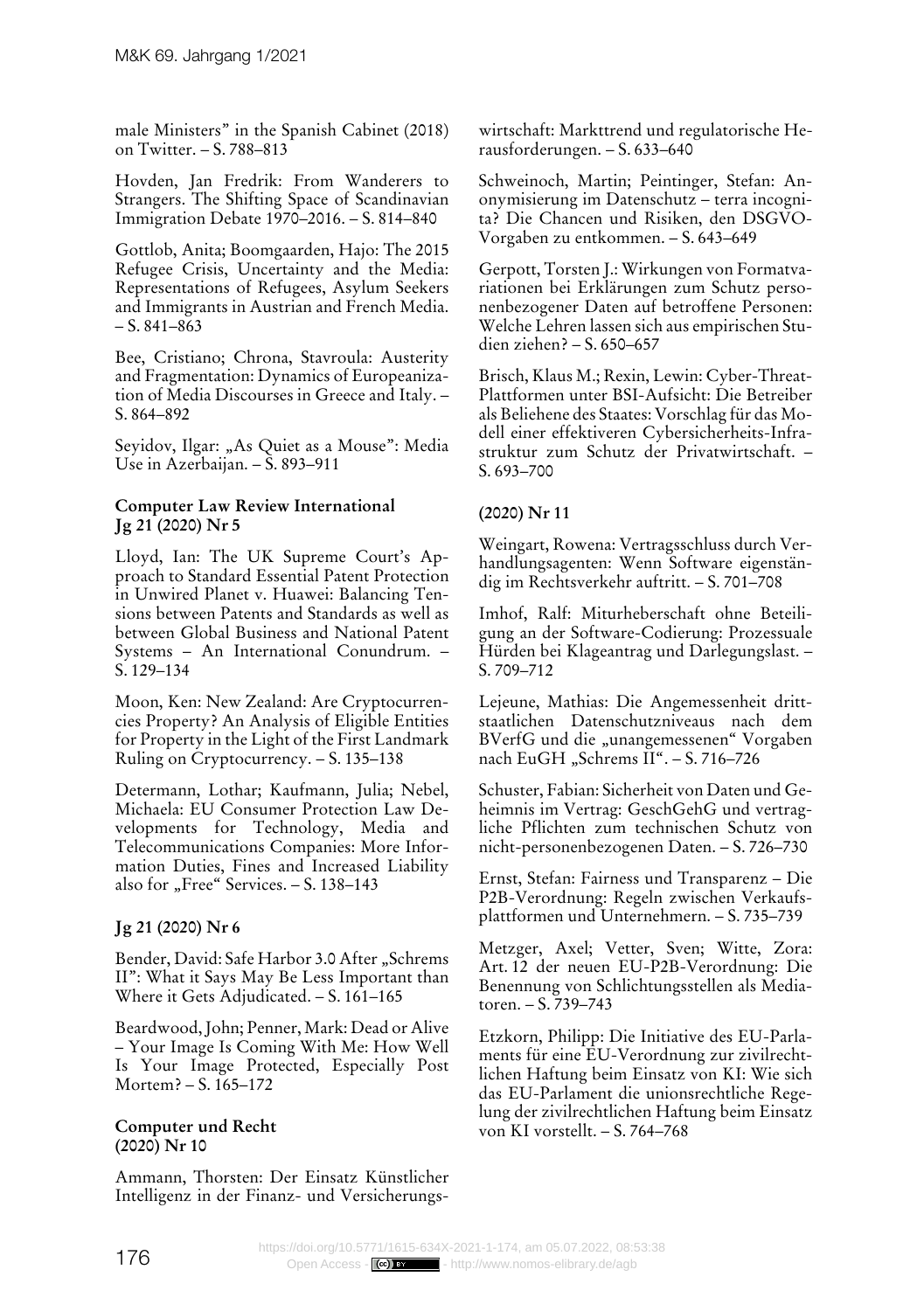## **(2020) Nr 12**

Frank, Christian; Petersen, Julia; Bernzen, Anna K.: Zur Bemessung der Schadensersatzhöhe in IT-Projekten: Änderungen infolge des Urteils BGH, Urt. v. 22.2.2018 – VII ZR 46/17. – S. 769–776

Steinbrück, Anne: Datenschutzrechtlicher "Stresstest" mit der Risikobewertung gem. Art. 35 DSGVO? Anhaltspunkte für eine semiquantitative Methode. – S. 780–787

Föhlisch, Carsten: Das Gesetz zur Stärkung des fairen Wettbewerbs – weder Fluch noch Segen: Die wichtigsten Änderungen und ihre praktischen Auswirkungen im Überblick. – S. 796– 802

Kiparski, Gerd: Die TKG-Novelle 2021: Die neuen kundenschützenden Regelungen des TKG-RefE im Überblick. – S. 818–827

Joos, Daniel; Meding, Kristofer: Künstliche Intelligenz und Datenschutz im Human Resource Management: Technisch Organisatorische Maßnahmen (TOMs) bei "intelligenten" Arbeitgeberentscheidungen. – S. 834–840

# **(2021) Nr 1**

Kühner, Jasmin; Piltz, Carlo: Die Updatepflicht für Unternehmen in Umsetzung der Digitale Inhalte Richtlinie – Der Regelungsmechanismus im Referentenentwurf des BMJV v. 3.11.2020 zur Umsetzung der Richtlinie 2019/770/EU. – S. 1–7

Kilian, Wolfgang: Personenbezogene Geschichte des Datenschutzrechts – Ideengeber und Gestalter einer neuen Rechtsmaterie. – S. 9–18

Louven, Sebastian: Marktmachtmissbrauchsverbot und die Abwägung von Grundrechten – Eine Analyse der Entscheidung des BGH v. 23.6.2020 – KVR 69/19. – S. 36–43

Gülker, Marvin: Umsetzung der DSM-Richtlinie: Umgehungsschutz für Kopierschutz bei Computerprogrammen? – Warum die Selbsthilfe zulässig ist und nach dem UrhG-RefE auch bleibt. – S. 66–72

## **Convergence Jg 26 (2020) Nr 5-6**

Bogers, Loes; Niederer, Sabine; Bardelli, Federica: Confronting Bias in the Online Representation of Pregnancy. – S. 1037–1059

Kannengießer, Sigrid: Reflecting and Acting on Datafication – CryptoParties as an Example of Re-active Data Activism. – S. 1060–1073

Rosales, Andrea; Fernández-Ardèvol, Mireia: Ageism in the Era of Digital Platforms. – S. 1074–1087

Bleeker, Maaike; Verhoeff, Nanna; Werning, Stefan: Sensing Data: Encountering Data Sonifications, Materializations, and Interactives as Knowledge Objects. – S. 1088–1107

Minocher, Xerxes; Randall, Caelyn: Predictable Policing: New Technology, Old Bias, and Future Resistance in Big Data Surveillance. – S. 1108–1124

Cornelio, Gemma San; Roig, Antoni: Mixed Methods on Instagram Research: Methodological Challenges in Data Analysis and Visualization.  $- S. 1125 - 1143$ 

Harley, Daniel: Palmer Luckey and the Rise of Contemporary Virtual Reality. – S. 1144–1158

Parker, Eryn; Saker, Michael: Art Museums and the Incorporation of Virtual Reality: Examining the Impact of VR on Spatial and Social Norms. – S. 1159–1173

Egliston, Ben: Watch to Win? E-Sport, Broadcast Expertise and Technicity in Dota 2. – S. 1174–1193

Davies, Hugh; Li, Zhuying: Travel Frog: Traversing Cultural Borders with Mobile Games. – S. 1194–1210

Conway, Steven; Ouellette, Marc: Playing it Cool: Considering McLuhan's Hot and Cool Taxonomy for Game Studies. – S. 1211–1225

Hall, Johanna; Stickler, Ursula; Herodotou, Christothea: Player Conceptualizations of Creativity in Digital Entertainment Games. – S. 1226–1247

Walther, Bo Kampmann; Larsen, Lasse Juel: Bicycle Kicks and Camp Sites: Towards a Phenomenological Theory of Game Feel with Special Attention towards 'Rhythm'. – S. 1248– 1268

Syvertsen, Trine; Enli, Gunn: Digital Detox: Media Resistance and the Promise of Authenticity. – S. 1269–1283

Hutchinson, Jonathon: Digital First Personality: Automation and Influence within Evolving Media Ecologies. – S. 1284–1300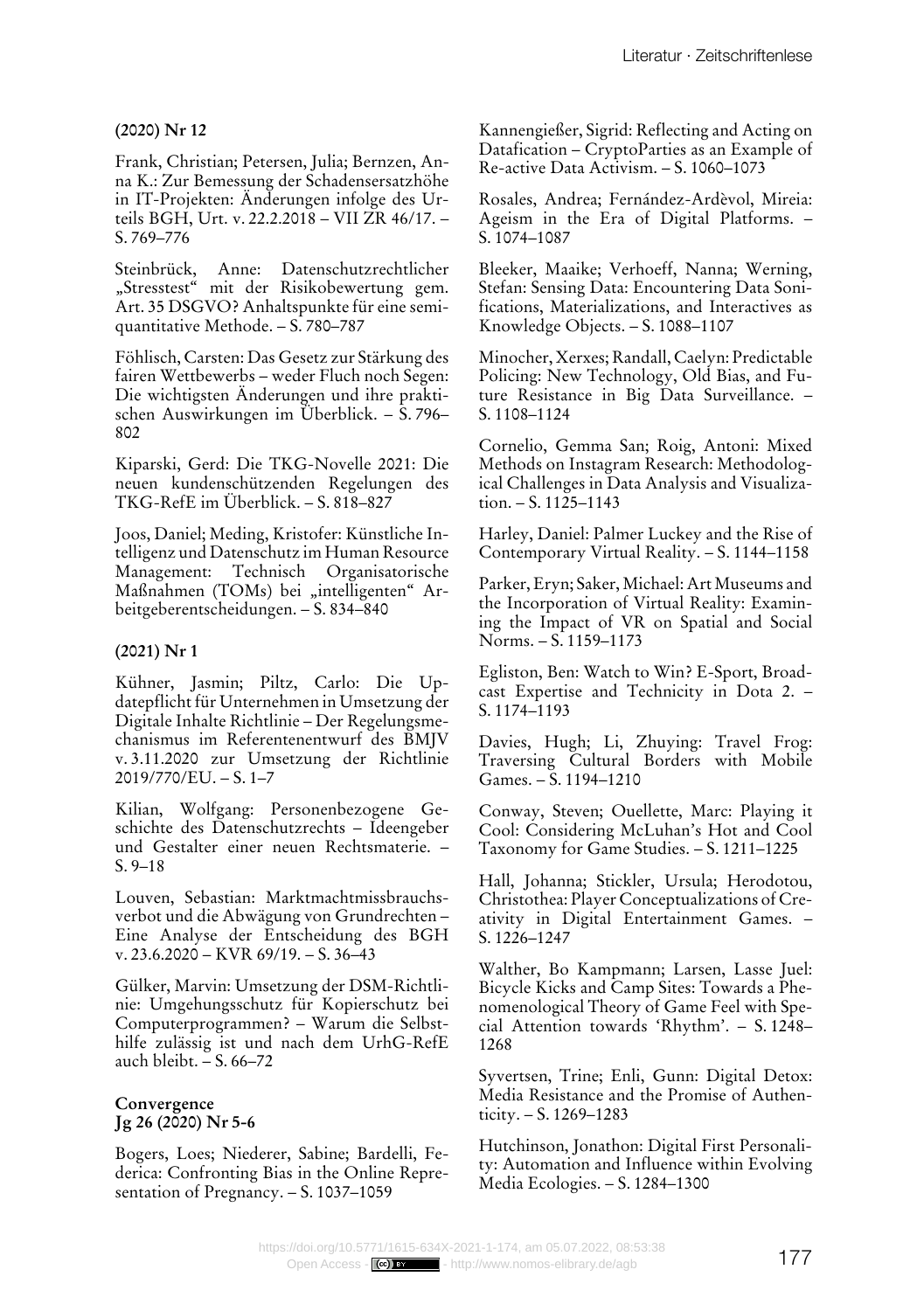Bennett, Lisa; Wilkins, Kim: Viking Tattoos of Instagram: Runes and Contemporary Identities.  $- S. 1301 - 1314$ 

Noy, Chaim: Voices on Display: Handwriting, Paper, and Authenticity, from Museums to Social Network Sites. – S. 1315–1332

Gilmore, James N.: Securing the Kids: Geofencing and Child Wearables. – S. 1333–1346

Sim, Gerald: 'How Can You Not Be Romantic about Baseball?' Or How We Are Platonic about Data. – S. 1347–1366

Ahmedien, Diaa Ahmed Mohamed: Bio-Pixels: A Stem Cell-Based Interactive–Generative Interface Designed to Redefine Technologies of Self-Making in New Media Arts. – S. 1367–1390

Henninger, Nicole M.: 'I Gave Someone a Good Death': Anonymity in a Community of Reddit's Medical Professionals. – S. 1391–1410

# **Digital Journalism Jg 8 (2020) Nr 8**

Ameli, Saied Reza; Molaei, Hamideh: Election Journalism: Investigating Media Bias on Telegram during the 2017 Presidential Election in Iran. – S. 975–991

Guo, Lei: China's "Fake News" Problem: Exploring the Spread of Online Rumors in the Government-Controlled News Media. – S. 992–1010

Robertson, Craig T.; Mourão, Rachel R.: Faking Alternative Journalism? An Analysis of Self-Presentations of "Fake News" Sites. -S. 1011–1029

Waisbord, Silvio: Mob Censorship: Online Harassment of US Journalists in Times of Digital Hate and Populism. – S. 1030–1046

Lewis, Seth C.; Zamith, Rodrigo; Coddington, Mark: Online Harassment and Its Implications for the Journalist–Audience Relationship. – S. 1047–1067

Crete-Nishihata, Masashi; Oliver, Joshua; Parsons, Christopher: The Information Security Cultures of Journalism. – S. 1068–1091

# **Jg 8 (2020) Nr 9**

Gómez-Zará, Diego; Diakopoulos, Nicholas: Characterizing Communication Patterns between Audiences and Newsbots. – S. 1093–1113

Vermeer, Susan; Trilling, Damian; Kruikemeier, Sanne: Online News User Journeys: The Role of Social Media, News Websites, and Topics. – S. 1114–1141

Monzer, Cristina; Moeller, Judith; Helberger, Natali: User Perspectives on the News Personalisation Process: Agency, Trust and Utility as Building Blocks. – S. 1142–1162

Lu, Shuning: Taming the News Feed on Facebook: Understanding Consumptive News Feed Curation through a Social Cognitive Perspective. – S. 1163–1180

Strauß, Nadine; Huber, Brigitte; Gil de Zúñiga, Homero: "Yes, I Saw It-But Didn't Read It..." A Cross-Country Study, Exploring Relationships between Incidental News Exposure and News Use across Platforms. – S. 1181–1205

Rauchfleisch, Adrian; Vogler, Daniel; Eisenegger, Mark: Transnational News Sharing on Social Media: Measuring and Analysing Twitter News Media Repertoires of Domestic and Foreign Audience Communities. – S. 1206–1230

# **Jg 8 (2020) Nr 10**

Thorson, Kjerstin; Medeiros, Mel; Cotter, Kelley: Platform Civics: Facebook in the Local Information Infrastructure. – S. 1231–1257

Mellado, Claudia; Alfaro, Amaranta: Platforms, Journalists and Their Digital Selves. – S. 1258–1279

Wang, Dan; Huang, Vincent Lei; Guo, Steve Zhongshi: Malleable Multiplicity and Power Reliance: Identity Presentation by Chinese Journalists on Social Media. – S. 1280–1297

Perreault, Gregory P.; Ferrucci, Patrick: What Is Digital Journalism? Defining the Practice and Role of the Digital Journalist. – S. 1298–1316

Trilling, Damian; van Hoof, Marieke: Between Article and Topic: News Events as Level of Analysis and Their Computational Identification. – S. 1317–1337

## **European Journal of Communication Jg 35 (2020) Nr 6**

Parry, Katy: The Great Get Together as an Experiment in Convivial Politics. – S. 543–564

Cetin-Erus, Zeynep; Erus, Burcay: The Rise of Domestic Popular Film Production With New Audience and Changing Industry Structure: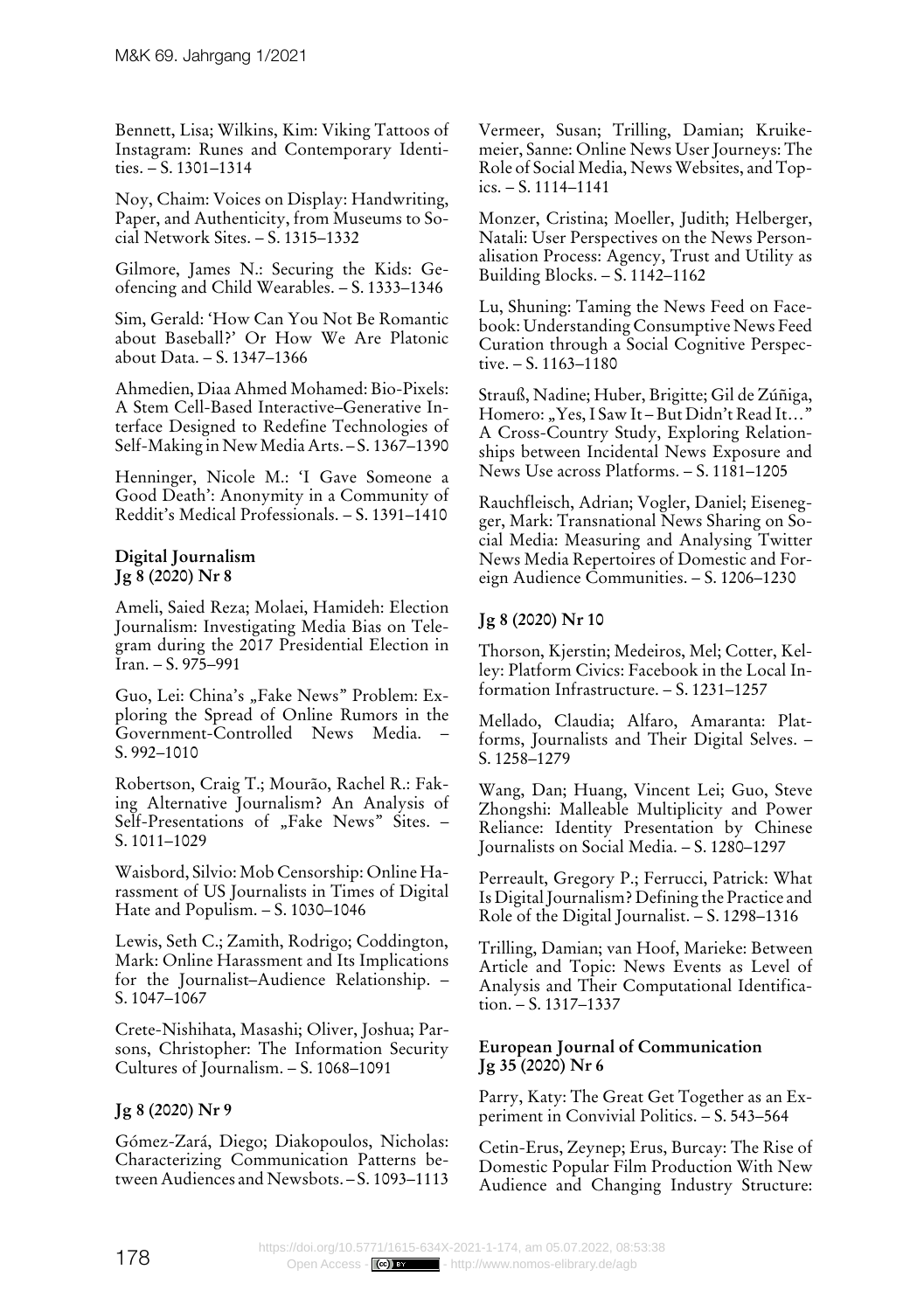The Case of Popular Cinema in Turkey. – S. 565–579

Urbániková, Marína; Tkaczyk, Michał: Strangers Ante Portas: The Framing of Refugees and Migrants in the Czech Quality Press. – S. 580–596

Trottier, Daniel: Confronting the Digital Mob: Press Coverage of Online Justice Seeking. – S. 597–612

Åkerlund, Mathilda: The Importance of Influential Users in (Re)Producing Swedish Far-Right Discourse on Twitter. – S. 613–628

#### **Human Communication Research Jg 46 (2020) Nr 4**

Hopp, Toby; Ferrucci, Patrick; Vargo, Chris J.: Why Do People Share Ideologically Extreme, False, and Misleading Content on Social Media? A Self-Report and Trace Data–Based Analysis of Countermedia Content Dissemination on Facebook and Twitter. – S. 357–384

Pilny, Andrew; Dobosh, Melissa; Yahja, Alex: Team Coordination in Uncertain Environments: The Role of Processual Communication Networks. – S. 385–411

Ratcliff, Chelsea L.; Sun, Ye: Overcoming Resistance Through Narratives: Findings from a Meta-Analytic Review. – S. 412–443

Dhillon, Anuraj; Denes, Amanda; Crowley, John P.: Does Testosterone Influence Young Adult Romantic Partners' Accommodation during Conversations about Stressors? – S. 444–469

#### **Javnost – The Public Jg 27 (2020) Nr 4**

Mazzola, Dario: Free Speech and Ideology: Society, Politics, Law. – S. 325–336

Nethersole, Reingard: Virginia Governor's "Executive Order 51": How Control, Consent and Care Collide in Emergency Laws. – S. 337– 349

Staub, Martial: Communicating the Untimely: Pope Benedict XVI's Resignation and the Second Franciscan Age. – S. 350–356

Barnard-Naudé, Jaco: The Sacrificial Communications of the Law During and after Apartheid. – S. 357–368

Salazar, Philippe-Joseph: "I, Dylann Roof"-White Voice V. the Force of Law. – S. 369–379

Tindale, Christopher W.: Legally Speaking: Public Perception and the Fine Print of the Law.  $- S. 380 - 392$ 

Kotzé, Klaus: Responding to Covid-19: Emergency Laws and the Return to Government in South Africa. – S. 393–406

Ivic, Sanja: The Hermeneutics of Gender Equality Law in Europe. – S. 407–419

Nkoala, Sisanda: Crimes Against Children: Evaluative Language and News Reports on Sentences. – S. 420–432

#### **Journal für Sportkommunikation und Mediensport Jg 5 (2020) Nr 1-2**

Stumvoll, Moritz; Vögele, Catharina: Ein Foto und seine Folgen – der Fall Mesut Özil: Eine quantitative Inhaltsanalyse der Berichterstattung in ausgewählten Online-Medien. – S. 15– 30

Vögele, Catharina; Seeger, Christof: Von der ereigniszentrierten 1:0-Berichterstattung zu mehr Hintergrund und Vielfalt? Eine Inhaltsanalyse der Lokalsportteile in drei Regionalzeitungen im Großraum Stuttgart in den Jahren 1977, 1997 und 2017. – S. 31–47

Schaffrath, Michael: Berufszufriedenheit und Rollenselbstverständnis von Sportjournalistinnen Online-Umfrage zu Berufsmotiven von Frauen im Mediensport. – S. 48–68

Schallhorn, Christiana; de Bochdanovits, Veronika: Gefällt mir: Motivation zur Nutzung WM-bezogener Inhalte auf Social Media und Nutzungsverhalten junger Männer und Frauen während Fußballweltmeisterschaften. – S. 69– 89

#### **Journal of Children & Media Jg 14 (2020) Nr 4**

Lane, Jeffrey: A Smartphone Case Method: Reimagining Social Relationships with Smartphone Data in the U.S. Context of Harlem. – S. 407–421

Scharrer, Erica; Warren, Stephen; Olson, Christine: Early Adolescents' Views of Media Ratings in the Context of a Media Literacy Program in the U.S. – S. 422–437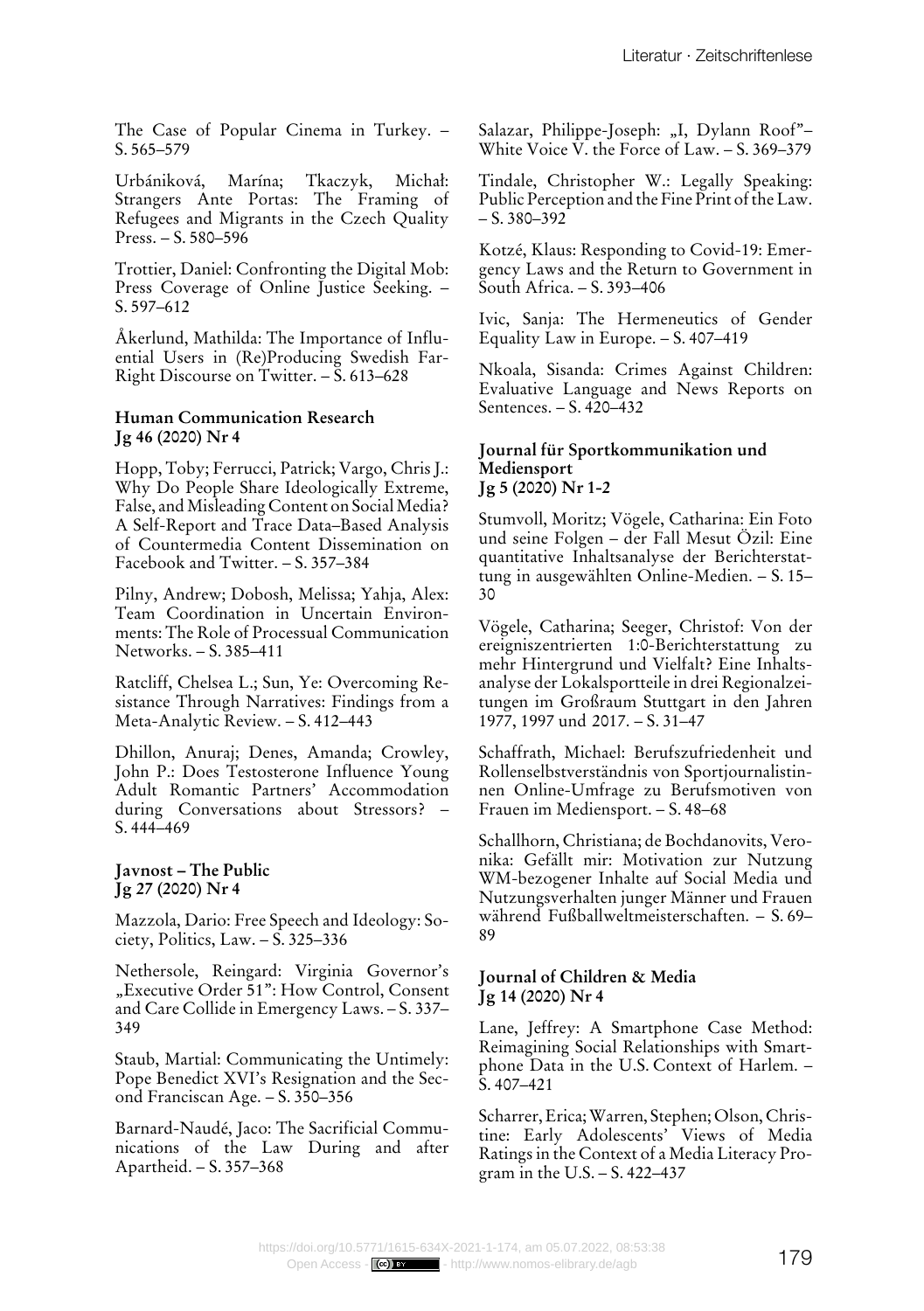Riddle, Karyn; Di, Zhen: Are Caregivers Concerned about Media Violence? A Survey of U.S. Parents' Beliefs about Specific Media Violence Effects. – S. 438–457

Moon, Soo Jung; Bai, Sang Y.: Components of Digital Literacy as Predictors of Youth Civic Engagement and the Role of Social Media News Attention: The Case of Korea. – S. 458–474

Fritz, Alice Marianne: "Buy Everything": The Model Consumer-Citizen of Disney's Zootopia. – S. 475–491

Dempsey, Seraphim; Lyons, Seán; McCoy, Selina: Early Mobile Phone Ownership: Influencing the Wellbeing of Girls and Boys in Ireland? – S. 492–509

Robinson, Tom; Church, Scott Haden; Callahan, Clark: Virtue, Royalty, Dreams and Power: Exploring the Appeal of Disney Princesses to Preadolescent Girls in the United States. – S. 510–525

#### **Journal of Communication Jg 70 (2020) Nr 6**

Nanz, Andreas; Matthes, Jorg: Learning from Incidental Exposure to Political Information in Online Environments. – S. 769–793

Watts, Judy; Bonus, James; Wing, Hannah: Celebrating Your Circle of Life: Eudaimonic Responses to Nostalgic Entertainment Experiences. – S. 794–818

Cote, Amanda C.: Casual Resistance: A Longitudinal Case Study of Video Gaming's Gendered Construction and Related Audience Perceptions. – S. 819–841

Tai, Yun; Fu, King-wa: Specificity, Conflict, and Focal Point: A Systematic Investigation into Social Media Censorship in China. – S. 842– 867

Tukachinsky, Riva; Walter, Nathan; Saucier, Camille J.: Antecedents and Effects of Parasocial Relationships: A Meta-Analysis. – S. 868– 894

Qi, Ling; Liao, Sara: Intellectuals Debate #MeToo in China: Legitimizing Feminist Activism, Challenging Gendered Myths, and Reclaiming Feminism. – S. 895–916

#### **Journal of Communication Inquiry Jg 44 (2020) Nr 4**

Bhatia, Kiran V.; Pathak-Shelat, Manisha: Reimagining Religiously Segregated Spaces: Building Interfaith Sites through Participatory Photography. – S. 321–353

DeGroot, Jocelyn M.; Carmack, Heather J.: Unexpected Negative Participant Responses and Researcher Safety: "Fuck Your Survey and Your Safe Space, Trigger Warning Bullshit". – S. 354–375

Stevens, J. Richard; St. John, Burton: Corporate Affirmations of Self-Identity and Mutual Self-Help: Transmedia Rhetorics of Marvel Rising.  $- S. 376 - 395$ 

Miller, Lucy J.: We Heart Japan: Fan Citizenship and the Role of Institutions in the Response to Japanese Earthquakes. – S. 396–415

# **Jg 45 (2021) Nr 1**

Cheong, Pauline Hope: Bounded Religious Automation at Work: Communicating Human Authority in Artificial Intelligence Networks.  $- S. 5 - 23$ 

Zimdars, Melissa: The Self-Surveillance Failures of Wearable Communication. – S. 24–44

Procter, Lesley: I Am/We Are: Exploring the Online Self-Avatar Relationship. – S. 45–64

Tsuria, Ruth; Campbell, Heidi A.: "In My Own Opinion": Negotiation of Rabbinical Authority Online in Responsa within Kipa.co.il. – S. 65–84

#### **Journal of Computer-Mediated Communication Jg 25 (2020) Nr 6**

Wang, Yang; Lim, Sun Sun: Digital Asymmetries in Transnational Communication: Expectation, Autonomy and Gender Positioning in the Household. – S. 365–381

Roos, Carla A.; Koudenburg, Namkje; Postmes, Tom: Online Social Regulation: When Everyday Diplomatic Skills for Harmonious Disagreement Break Down. – S. 382–401

Ellison, Nicole B.; Triệu, Penny; Schoenebeck, Sarita: Why We Don't Click: Interrogating the Relationship between Viewing and Clicking in Social Media Contexts by Exploring the "Non-Click". – S. 402–426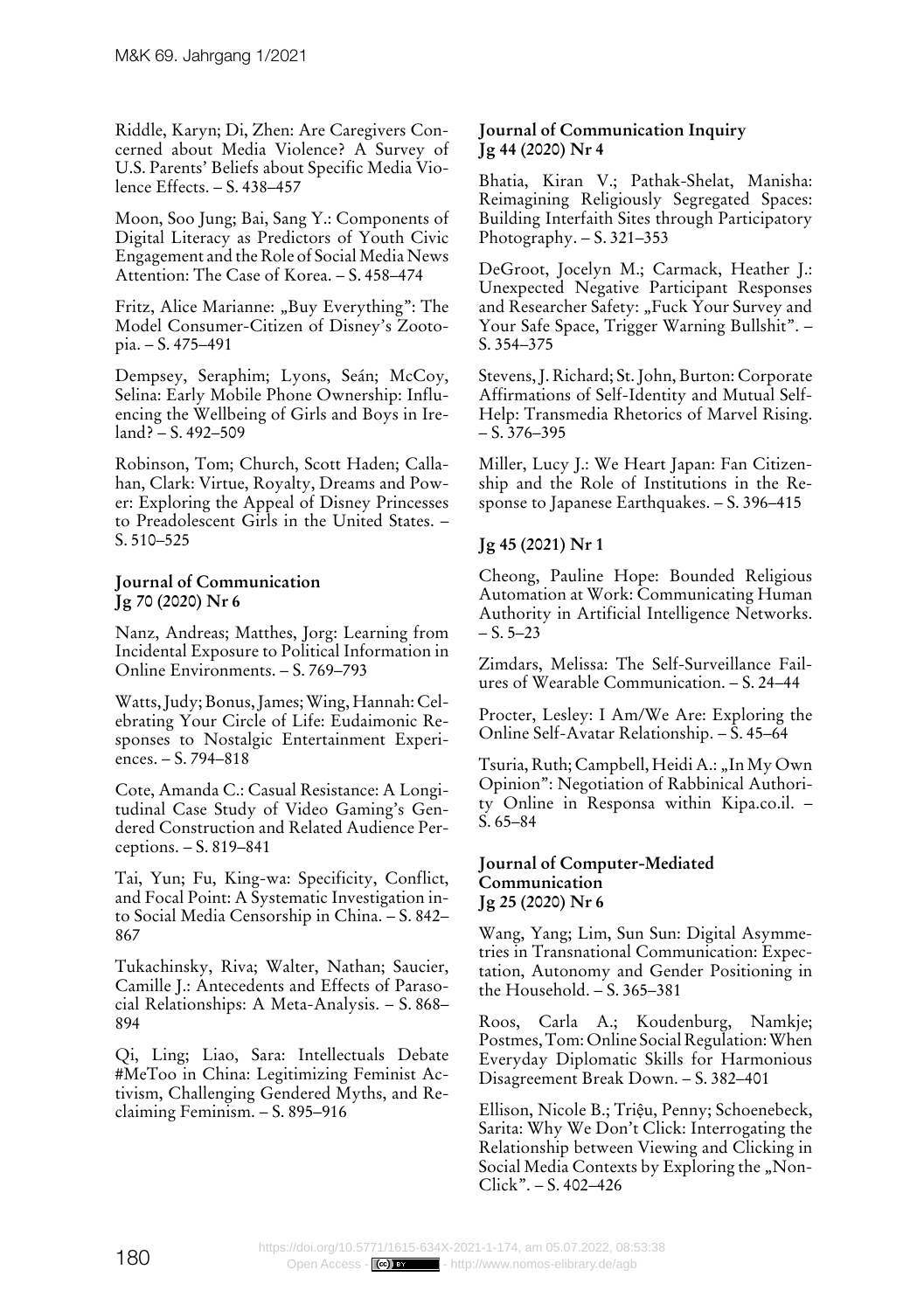## **Journal of Digital Media & Policy Jg 11 (2020) Nr 3**

Winseck, Dwayne: Vampire Squids, 'The Broken Internet' and Platform Regulation. – S. 241–282

Evens, Tom; Donders, Karen; Afilipoaie, Adelaida: Platform Policies in the European Union: Competition and Public Interest in Media Mar $kets. - S. 283 - 300$ 

Mazzoli, Eleonora Maria: Online Content Governance: Towards a Framework for Analysis for Prominence and Discoverability. – S. 301–319

Haggart, Blayne: Global Platform Governance and the Internet-Governance Impossibility Theorem. – S. 321–339

Popiel, Pawel: Addressing Platform Power: The Politics of Competition Policy. – S. 341–360

#### **Journal of Health Communication Jg 25 (2020) Nr 6**

Wu, Qiwei L.; Street, Richard L.: The Communicative Ecology of Chinese Patients' Experiences with Health Care. – S. 463–473

Lewis, Nehama; Martinez, Lourdes S.: Information Seeking as A Predictor of Risk Behavior: Testing A Behavior and Risk Information Engagement Model (BRIE). – S. 474–483

Finney Rutten, Lila J.; Blake, Kelly D.; Matthews, Marc R.: Patient Reports of Involvement in Health Care Decisions: Falling Short of Healthy People 2020 Objectives. – S. 484–489

Lu, Linqi; Liu, Jiawei; Yuan, Y. Connie: Health Information Seeking Behaviors and Source Preferences between Chinese and U.S. Populations. – S. 490–500

Kresovich, Alex; Noar, Seth M.: The Power of Celebrity Health Events: Meta-Analysis of the Relationship between Audience Involvement and Behavioral Intentions. – S. 501–513

Nan, Xiaoli; Kim, Jarim; Verrill, Linda: Influence of Risk Severity and Intentionality on Perceptions of Food Contamination Risks among Pregnant Women: An Experimental Investigation. – S. 514–521

Mesman, Mathijs; Hendriks, Hanneke; van den Putte, Bas: How Viewing Alcohol Posts of Friends on Social Networking Sites Influences Predictors of Alcohol Use.  $-\tilde{S}$ , 522–529

# **Jg 25 (2020) Nr 7**

Hong, Soo Jung; Goodman, Melody; Kaphingst, Kimberly A.: Relationships of Family History-Related Factors and Causal Beliefs to Cancer Risk Perception and Mammography Screening Adherence among Medically Underserved Women. – S. 531–542

Liu, Sixiao; Yang, Janet Z.: The Role of Temporal Distance Perception in Narrative vs. Non-Narrative Persuasion Related to E-Cigarettes. – S. 543–553

Sontag, Jennah M.; Delnevo, Cristine D.; Hegyi, Thomas: Secondhand Smoke Risk Communication: Effects on Parent Smokers' Perceptions and Intentions. – S. 554–565

Pérez, Maria; Kreuter, Matthew W.; Yan, Yan: Feasibility and Acceptability of an Interactive Cancer-Communication Video Program Using African American Breast Cancer Survivor Sto $ries - S. 566 - 575$ 

Bresnahan, Mary; Goldbort, Joanne; Zhuang, Jie: Promoting Sustained and Exclusive Breastfeeding among Chinese American Pregnant Women. – S. 576–583

Aubrey, Jennifer Stevens; Pitts, Margaret Jane; Lutovsky, Bethany R.: Investigating Disparities by Sex and LGBTQ Identity: A Content Analysis of Sexual Health Information on College Student Health Center Websites. – S. 584– 593

Hust, Stacey J. T.; Willoughby, Jessica Fitts; Li, Jiayu: Youth's Proximity to Marijuana Retailers and Advertisements: Factors Associated with Washington State Adolescents' Intentions to Use Marijuana. – S. 594–603

# **Jg 25 (2020) Nr 8**

Kemmick Pintor, Jessie; Alberto, Cinthya K.; Arnold, Kimberly T.: Targeting of Enrollment Assistance Resources in Health Insurance Television Advertising: A Comparison of Spanishvs. English-Language Ads. – S. 605–612

Morgan, Jennifer C.; Sutton, Jazmyne A.; Yang, Sijia: Impact of Graphic Warning Messages on Intentions to Use Alternate Tobacco Products.  $- S. 613 - 623$ 

Hildenbrand, Grace M.; Perrault, Evan K.; Keller, Philip Edward: Evaluating a Health Literacy Communication Training for Medical Students: Using Plain Language. – S. 624–631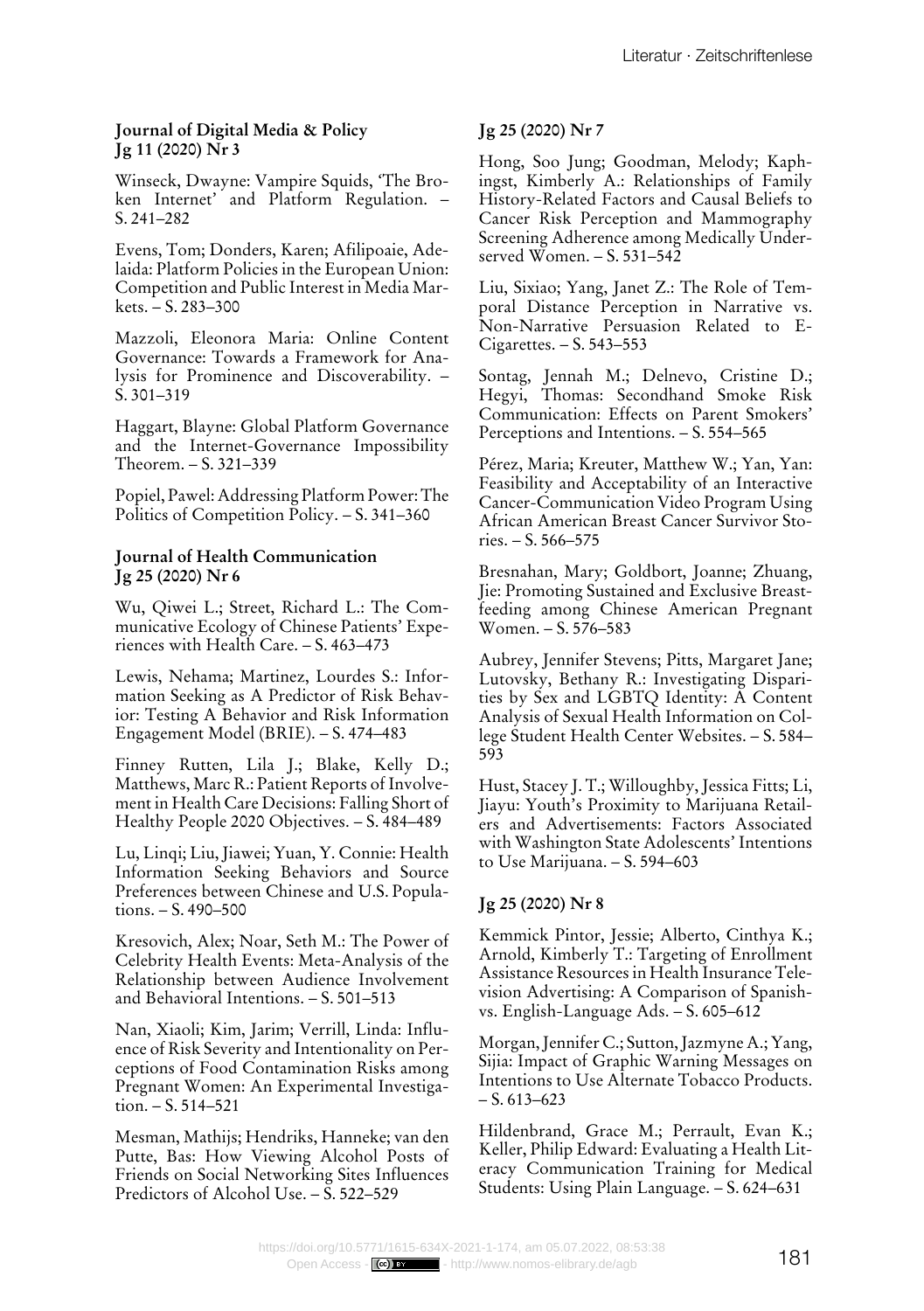Nouri, Sarah S.; Pathak, Sarita; Livaudais-Toman, Jennifer: Use and Usefulness of After-Visit Summaries by Language and Health Literacy among Latinx and Chinese Primary Care Patients. – S. 632–639

Kikut, Ava; Williams, Sharon; Hornik, Robert: A Toxic Blend: Assessing the Effects of Cross-Source Media Coverage of Flavored E-Cigarettes on Youth and Young Adult Perceptions. – S. 640–649

Paige, Samantha R.; Salloum, Ramzi G.; Krieger, Janice L.: Promoting Clinical Conversations about Lung Cancer Screening: Exploring the Role of Perceived Online Social Support. – S. 650–659

O'Donnell, Nicole H.; Guidry, Jeanine P. D.: #BeTheMatch: Assessing How Testimonials on Reddit Promote the Importance of Donating Bone Marrow. – S. 660–670

# **Jg 25 (2020) Nr 9**

Lee, Jiyoung: Kim, Ji Won; Chock, T. Makana: From Risk Butterflies to Citizens Engaged in Risk Prevention in the Zika Virus Crisis: Focusing on Personal, Societal and Global Risk Perceptions. – S. 671–680

Yang, Ellie F.; Shah, Dhavan V.; Burnside, Elizabeth S.: Framing the Clinical Encounter: Shared Decision-Making, Mammography Screening, and Decision Satisfaction. – S. 681– 691

Featherstone, Jieyu Ding; Zhang, Jingwen: Feeling Angry: The Effects of Vaccine Misinformation and Refutational Messages on Negative Emotions and Vaccination Attitude. – S. 692–702

Worthington, A. K.; MacGeorge, E. L.; Foley, K. A.: Perceptions of Responsibility for Antibiotic Resistance: Implications for Stewardship Campaigns. – S. 703–711

De Looper, Melanie; Damman, Olga; Smets, Ellen: Adapting Online Patient Decision Aids: Effects of Modality and Narration Style on Patients' Satisfaction, Information Recall and Informed Decision Making. – S. 712–726

Hwang, Juwon: Health Information Sources and the Influenza Vaccination: The Mediating Roles of Perceived Vaccine Efficacy and Safety. – S. 727–735

Jung, Eun Hwa; Zhang, Lianshan; Nekmat, Elmie: SNS Usage and Third-Person Effects in the Risk Perception of Zika Virus among Singaporean Women. – S. 736–744

#### **Journal of Media Law Jg 12 (2020) Nr 1**

Bechtold, Eliza: Terrorism, the Internet, and the Threat to Freedom of Expression: The Regulation of Digital Intermediaries in Europe and the United States. – S. 13–46

Sewell, Charlie: More Serious Harm than Good? An Empirical Observation and Analysis of the Effects of the Serious Harm Requirement in Section 1(1) of the Defamation Act 2013. – S. 47–77

Antoniou, Alexandros; Akrivos, Dimitris: Gender Portrayals in Advertising: Stereotypes, Inclusive Marketing and Regulation. – S. 78-115

Stratton, Harry: Against Strike-Outs for Disproportionality. – S. 116–128

## **Journal of Media Psychology Jg 32 (2020) Nr 4**

Tosun, Leman Pınar; Kaşdarma, Ezgi: Passive Facebook Use and Depression: A Study of the Roles of Upward Comparisons, Emotions, and Friendship Type. – S. 165–175

Rockstroh, Christoph; Blum, Johannes; Göritz, Anja S.: Combining VR and Biofeedback: The Effects on Perceived Restorativeness and Presence. – S. 176–186

Schmälzle, Ralf; Grall, Clare: The Coupled Brains of Captivated Audiences: An Investigation of the Collective Brain Dynamics of an Audience Watching a Suspenseful Film. – S. 187–199

Luong, Kate T.; Moyer-Gusé, Emily; McKnight, Jessica: Let's Go to the Movies…for Science! The Impact of Entertainment Narratives on Science Knowledge, Interest, and Information-Seeking Intention. – S. 200–215

#### **Journalism & Mass Communication Quarterly Jg 97 (2020) Nr 4**

Adams, Paul C.: Agreeing to Surveillance: Digital News Privacy Policies. – S. 868–889

Li, Cong; Hong, Cheng; Chen, Zifei Fay: Effects of Uniqueness, News Valence, and Liking on Personalization of Company News. – S. 890–912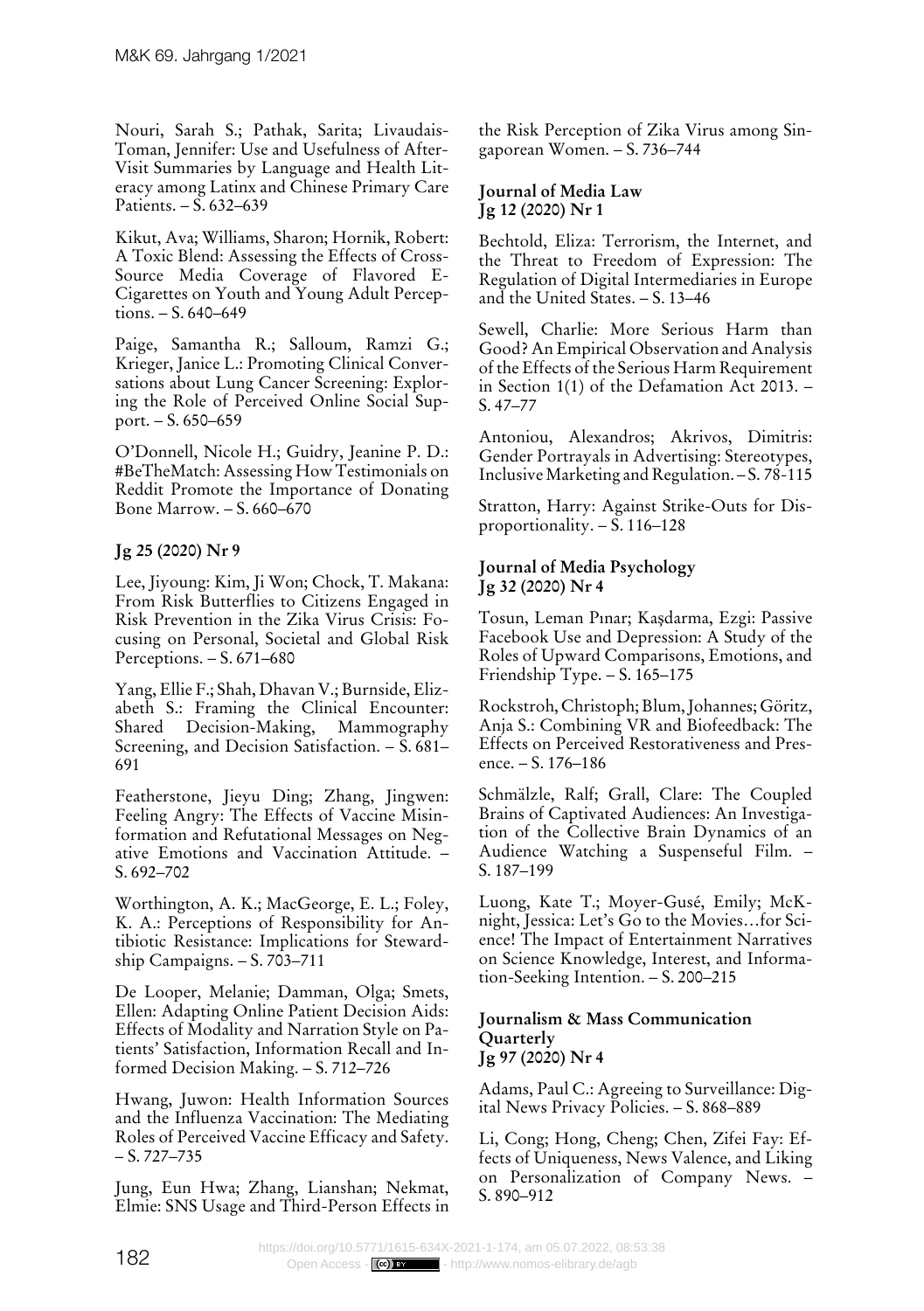Mattes, Kyle; Redlawsk, David P.: Voluntary Exposure to Political Fact Checks. – S. 913–935

Sohlberg, Jacob; Johansson, Bengt; Esaiasson, Peter: Did It Really Happen? How the Public Interprets Journalistic Disclaimers. – S. 936– 957

York, Chance; Ponder, James D.; Humphries, Zach: Effects of Fact-Checking Political Misinformation on Perceptual Accuracy and Epistemic Political Efficacy. – S. 958–980

Lee, Hyunmin; Jahng, Mi Rosie: The Role of Storytelling in Crisis Communication: A Test of Crisis Severity, Crisis Responsibility, and Organizational Trust. – S. 981–1002

Yuan, Shupei; Lu, Hang: "It's Global Warming, Stupid": Aggressive Communication Styles and Political Ideology in Science Blog Debates about Climate Change. – S. 1003–1025

Browning, Nicholas; Lee, Ejae; Park, Young Eun: Muting or Meddling? Advocacy as a Relational Communication Strategy Affecting Organization–Public Relationships and Stakeholder Response. – S. 1026–1053

Yang, Janet Z.; Zhuang, Jun: Information Seeking and Information Sharing Related to Hurricane Harvey. – S. 1054–1079

Evans Comfort, Suzannah: Journalism as an Advocacy Tool: Negotiating Boundaries of Professionalism in the 20th-Century American Environmental Movement. – S. 1080–1100

Matthes, Jörg; Prieler, Michael: Nudity of Male and Female Characters in Television Advertising Across 13 Countries. – S. 1101–1122

Goyanes, Manuel; Demeter, Marton: How the Geographic Diversity of Editorial Boards Affects What Is Published in JCR-Ranked. – S. 1123–1148

#### **Journalism Studies Jg 21 (2020) Nr 14**

Liang, Chaoyun: Exploring Journalists' Intentions to Become Social Entrepreneurs. – S. 1933–1951

Segal, Zef M.; Soffer, Oren: From Weekly to Daily: Computational Analysis of Periodical Time Cycles. – S. 1952–1972

Palmer, Ruth; Toff, Benjamin; Kleis Nielsen, Rasmus: "The Media Covers Up a Lot of Things": Watchdog Ideals Meet Folk Theories of Journalism. – S. 1973–1989

Garrisi, Diana: Syntax as Meaning: The Stylistic Construction of the Past in American Feature Writing. – S. 1990–2006

Buchmeier, Yosuke: Towards a Conceptualization and Operationalization of Agenda-Cutting: A Research Agenda for a Neglected Media Phenomenon. – S. 2007–2024

Hendrickx, Jonathan; Picone, Ike: Innovation beyond the Buzzwords: The Rocky Road towards a Digital First-Based Newsroom. – S. 2025–2041

Goyanes, Manuel; Vaz-Álvarez, Martín; Campos-Freire, Francisco: Journalists' Empowerment Through Protest in the Newsroom and Beyond: How the Viernes Negros Movement Reshaped the Independence of the Spanish Public Television. – S. 2042–2057

# **Jg 21 (2020) Nr 15**

Walsh, Catherine: Constructing Experts without Expertise: Fiscal Reporting in the British Press, 2010–2016. – S. 2059–2077

Beckers, Kathleen: The Voice of the People in the News: A Content Analysis of Public Opinion Displays in Routine and Election News. – S. 2078–2095

Lee, Jayeon: "Friending" Journalists on Social Media: Effects on Perceived Objectivity and Intention to Consume News. – S. 2096–2112

Su, Yan; Hu, Jun; Lee, Danielle Ka Lai: Delineating the Transnational Network Agenda-Setting Model of Mainstream Newspapers and Twitter: A Machine-Learning Approach. – S. 2113–2134

Matthes, Jörg; Kaskeleviciute, Ruta; Schmuck, Desirée: Who Differentiates between Muslims and Islamist Terrorists in Terrorism News Coverage? An Actor-Based Approach. – S. 2135–2153

Mabweazara, Hayes Mawindi; Muneri, Cleophas Taurai; Ndlovu, Faith: News "Media Capture", Relations of Patronage and Clientelist Practices in Sub-Saharan Africa: An Interpretive Qualitative Analysis. – S. 2154–2175

Guo, Lei; Zhang, Yiyan: Information Flow Within and Across Online Media Platforms: An Agenda-setting Analysis of Rumor Diffusion on News Websites, Weibo, and WeChat in China. – S. 2176–2195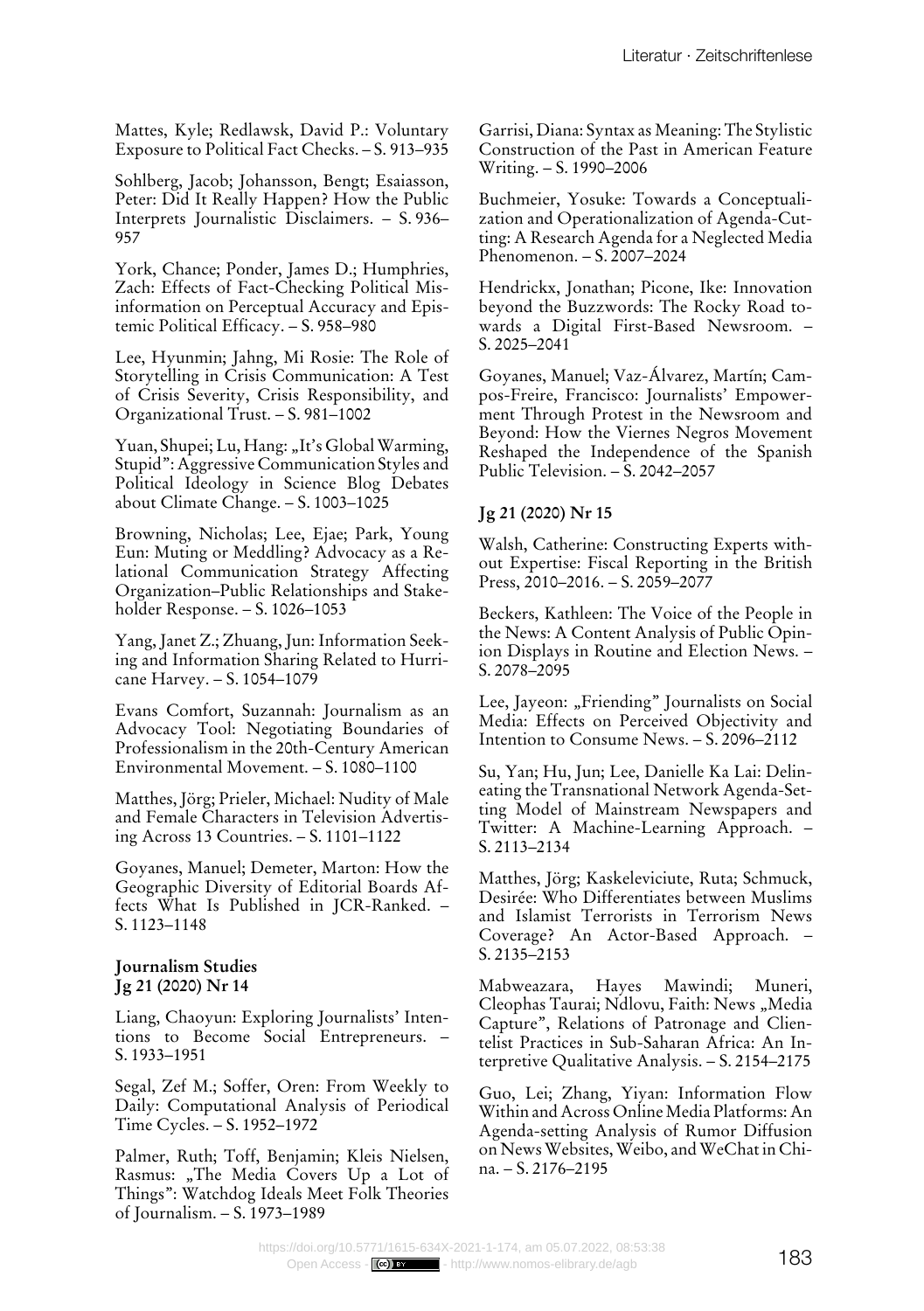Geertsema-Sligh, Margaretha; Worthington, Nancy: News Constructions of South Africa's Trial of the Century: Identity Discourse in the Steenkamp Shooting and Pistorius Trial. – S.  $2196 - 2213$ 

# **Jg 21 (2020) Nr 16**

Martin, Justin D.; Hassan, Fouad: News Media Credibility Ratings and Perceptions of Online Fake News Exposure in Five Countries. – S. 2215–2233

Harmer, Emily; Southern, Rosalynd: Is Digital News Really that Digital? An Analysis of How Online News Sites in the UK Use Digital Affordances to Enhance Their Reporting. – S. 2234–2248

Chase, Thomas: China Weekly as a Form of Environmental Advocacy Journalism. – S. 2249–2266

Famulari, Umberto: Framing the Trump Administration's "Zero Tolerance" Policy: A Quantitative Content Analysis of News Stories and Visuals in US News Websites. – S. 2267– 2284

Porlezza, Colin; Di Salvo, Philip: The Accountability and Transparency of Whistleblowing Platforms Issues of Networked Journalism and Contested Boundaries. – S. 2285–2304

Baden, Christian; Stalpouskaya, Katsiaryna: Maintenance of News Frames: How US, British and Russian News Made Sense of Unfolding Events in the Syrian Chemical Weapons Crisis. – S. 2305–2325

Costera Meijer, Irene: Understanding the Audience Turn in Journalism: From Quality Discourse to Innovation Discourse as Anchoring Practices 1995–2020. – S. 2326–2342

Konieczna, Magda; Graves, Lucas: "Everything Just Went Apeshit": Revisiting the "Mobilization Model" of Journalistic Impact. – S. 2343– 2359

# **Jg 22 (2021) Nr 1**

Westlund, Oscar; Krumsvik, Arne H.; Lewis, Seth C.: Competition, Change, and Coordination and Collaboration: Tracing News Executives' Perceptions about Participation in Media Innovation. – S. 1–21

Mills, Tom; Mullan, Killian; Fooks, Gary: Impartiality on Platforms: The Politics of BBC Journalists' Twitter Networks. – S. 22–41

Aharoni, Tali; Kligler-Vilenchik, Neta; Tenenboim-Weinblatt, Keren: "Be Less of a Slave to the News": A Texto-Material Perspective on News Avoidance among Young Adults. – S. 42– 59

Ryfe, David: The Economics of News and the Practice of News Production. – S. 60–76

Topić, Martina; Bruegmann, Carmen: "The Girls at the Desk": Timeless Blokishness in the Newsroom Culture in the British Press? – S. 77–95

Fredheim, Nanna Alida G.: Dancing in the Dark: Source Coordination and Strategic Media Alliances in the Health Field. – S. 96–113

# **Journalistik Jg 3 (2020) Nr 2**

Schätz, Konstantin; Kirchhoff, Susanne: Neue Wege im Journalismus, Weichenstellung in der Ausbildung. – S. 98–110

Michael, Hendrik: The Commercial Advertiser im US-amerikanischen New Journalism um 1900: Journalistischer Unternehmergeist zwischen Kommerzialisierung und gesellschaftlicher Aufgabe. – S. 111-130

Wellbrock, Christian-Mathias: "Spotify für Journalismus", "Verlagsplattform", "Digitales Pressegrosso": Drei Szenarien für eine anbieterübergreifende Journalismusplattform. – S. 131–149

# **Jg 3 (2020) Nr 3**

Spatzenegger, Anna: Social Media als Quelle journalistischer Arbeit: Einfluss der Facebookund Twitter-Beiträge von PolitikerInnen auf die Berichterstattung von Tageszeitungen. – S. 197–215

Pöttker, Horst: Historisch bedingt: Zum Akzeptanzdefizit der Journalistik in Deutschland.  $- S. 216 - 233$ 

## **Kommunikation & Recht Jg 23 (2020) Nr 11**

Jahn, David; Krutz, Cilia: Das Urhebervertragsrecht vor der nächsten Novelle: zu den Entwürfen des BMJV für ein Gesetz zur Anpassung des Urheberrechts an die Erfordernisse des digitalen Binnenmarkts. – S. 709–714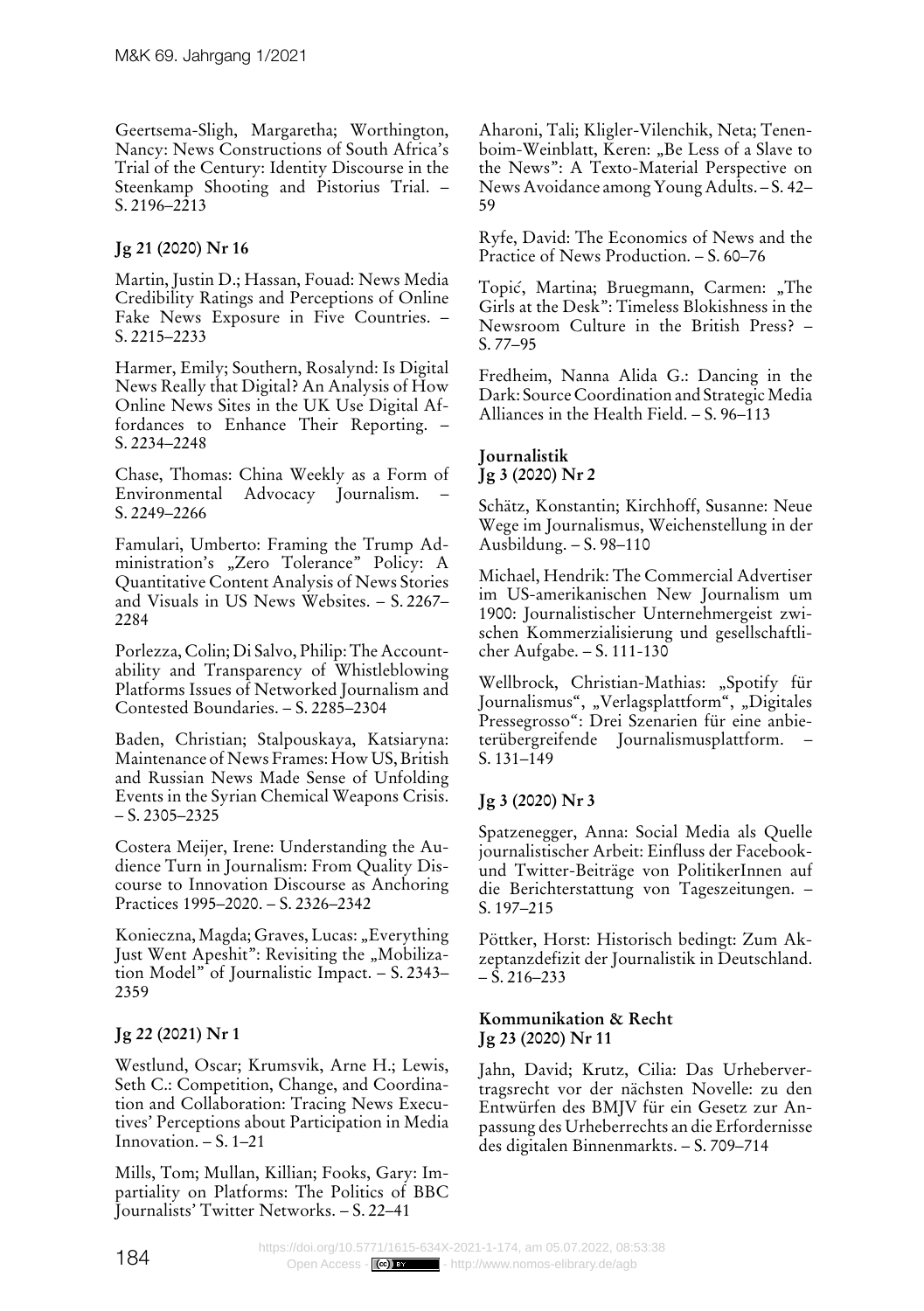Lang, Markus: TTDSG – Neuregelung des Datenschutzes in den Bereichen Telekommunikation und Telemedien geplant. – S. 714–719

Ettig, Diana; Herbrich, Tilman: Wird's besser, wird's schlimmer? Das Online-Marketing zwei Jahre nach Wirksamwerden der DSGVO. – S. 719–726

Grages, Jan-Michael: Recht auf Vergessenwerden: Der BGH schärft die Konturen: zugleich Kommentar zu BGH, Urt. v. 27.7.2020 – VI ZR 405/18, K&R 2020, 749ff. und BGH, Beschl. v. 27.7.2020 – VI ZR 476/18, K&R 2020, 755ff. (beide in diesem Heft). – S. 726–731

Quiel, Philipp; Piltz, Carlo: Die Relevanz von "Übereinkommen Nr. 108" bei der Prüfung des Datenschutzniveaus in Drittländern durch Unternehmen. – S. 731–735

Kochinke, Clemens: Länderreport USA. – S. 735–738

## **Jg 23 (2020) Nr 12**

Jänich, Volker Michael: Die Veräußerung von Produktschlüsseln (Product Keys) für Computerspiele – immer ein Problem des Urheberrechts? – S. 781–787

Reinholz, Fabian; Kraushaar, Martin: Geistiges Eigentum, Leistungsschutzrechte und Geheimnisschutz beim Building Information Modeling (BIM). – S. 788–801

Kumkar, Lea Katharina: Rechtsgeschäfte unter Beteiligung automatisierter und autonomer Systeme. – S. 801–807

Bleckat, Alexander: Anwendbarkeit des kaufrechtlichen Sachmangelgewährleistungsrechts auf künstliche Intelligenz: kaufrechtliche Haftung für Fehlverhalten von sogenannten "Smart Products". – S. 807–813

Gutowski, Mario: Löschung von Informationen aus dem Datenbestand von Auskunfteien: zugleich Kommentar zu LG Hamburg, Urteil vom 23.7.2020 – 334 O 161/19, K&R 2020, 850ff. (in diesem Heft). – S. 813–816

Thiele, Clemens: Länderreport Österreich. – S. 816–819

## **Jg 24 (2021) Nr 1**

Ettig, Diana: Die Entwicklung des Presserechts in 2020. – S. 1–9

Mitzscherlich, Johann: Drittbezogene Beseitigungspflichten bei äußerungsrechtlichen Unterlassungsansprüchen. – S. 9–13

Born, Tobias: Unternehmen am Pranger?! – Öffentliche Äußerungen von Datenschutzbehörden in Zusammenhang mit Bußgeldverfahren. – S. 13–20

Buchmann, Felix; Panfili, Chiara: Die praktischen Folgen des neuen UWG auf Wettbewerber im Online-Handel. – S. 20–28

Bosman, Wieland: Staatsverträge als Gestaltungsform föderaler Rundfunkgesetzgebung. – S. 28–34

Widmer, Ursula: Länderreport Schweiz. – S. 34–37

#### **Mass Communication & Society Jg 23 (2020) Nr 5**

Steinke, Allison J.; Belair-Gagnon, Valerie: "I Know It When I See It": Constructing Emotion and Emotional Labor in Social Justice News. – S. 608–627

Kuru, Ozan; Pasek, Josh; Traugott, Michael W.: When Pundits Weigh In: Do Expert and Partisan Critiques in News Reports Shape Ordinary Individuals' Interpretations of Polls? – S. 628– 655

Speakman, Burton; Funk, Marcus: News, Nationalism, and Hegemony: The Formation of Consistent Issue Framing Throughout the U.S. Political Right. – S. 656–681

Oeldorf-Hirsch, Anne; Schmierbach, Mike; Appelman, Alyssa: The Ineffectiveness of Fact-Checking Labels on News Memes and Articles.  $- S. 682 - 704$ 

Cheng, Yang: The Influence of Presumed Fake News Influence: Examining Public Support for Corporate Corrective Response, Media Literacy Interventions, and Governmental Regulation. – S. 705–729

Edgerly, Stephanie; Vraga, Emily K.: That's Not News: Audience Perceptions of "Newsness" and Why It Matters. – S. 730–754

Tong, Chau; Gill, Hyungjin; Li, Jianing: "Fake News Is Anything They Say!": Conceptualization and Weaponization of Fake News among the American Public. – S. 755–778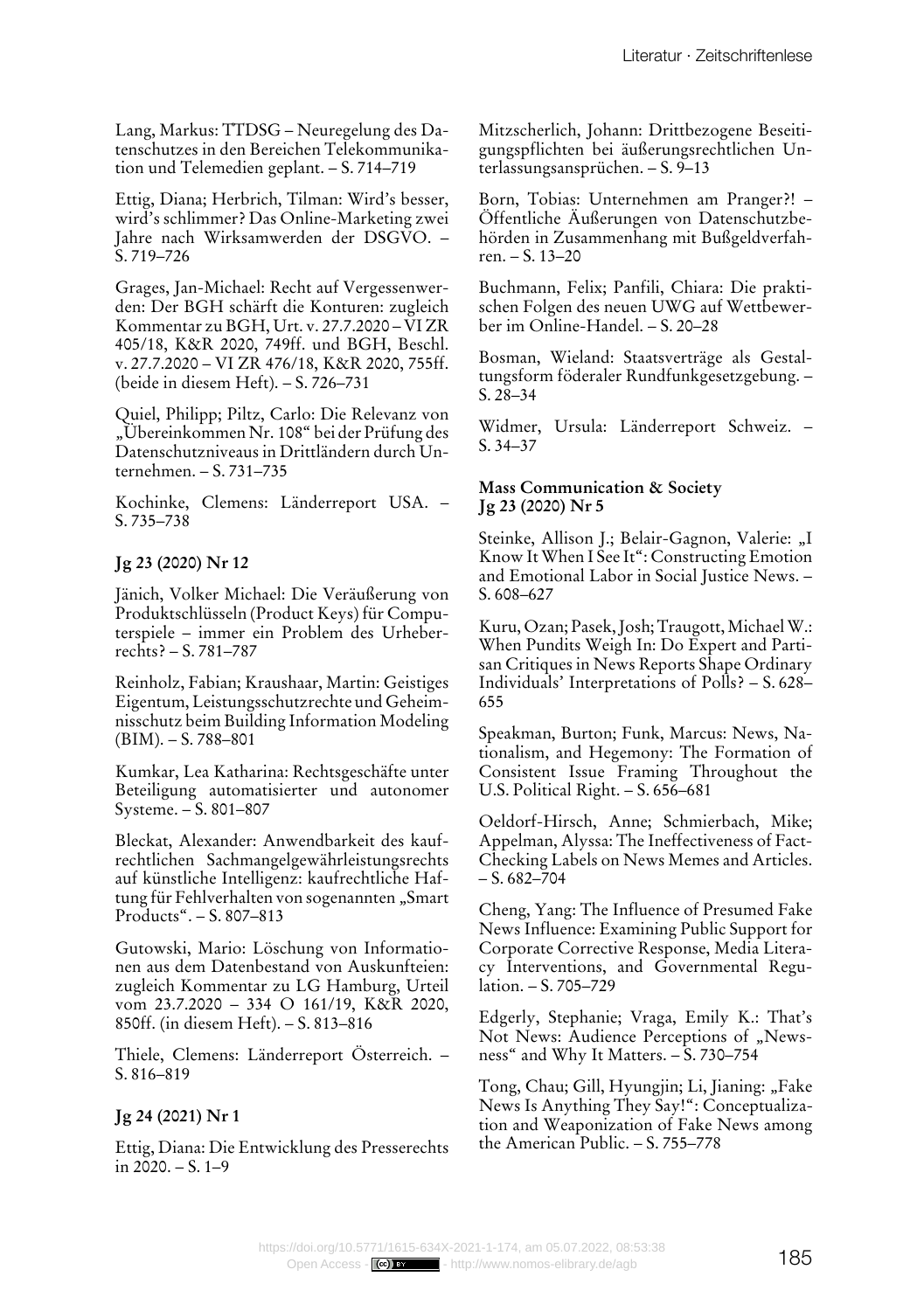#### **Media Perspektiven (2020) Nr 9**

Beisch, Natalie; Schäfer, Carmen: Internetnutzung mit großer Dynamik: Medien, Kommunikation, Social Media: Ergebnisse der ARD/ ZDF-Onlinestudie 2020. – S. 462–481

Koch, Wolfgang; Beisch, Natalie: Erneut starke Zuwächse bei Onlinevideo: Ergebnisse der ARD/ZDF-Onlinestudie 2020. – S. 482–500

Reichow, Dennis; Schröter, Christian: Audioangebote und ihre Nutzungsrepertoires erweitern sich: Ergebnisse der ARD/ZDF-Onlinestudie 2020. – S. 501–515

Gleich, Uli: Psychologische Aspekte der Onlinenutzung. –  $\dot{S}$ . 516–522

# **(2020) Nr 10–11**

van Eimeren, Birgit; Kessler, Bernhard; Kupferschmitt, Thomas: Auswirkungen der Corona-Pandemie auf Mediennutzung, Motive und Bewertungen: Sonderauswertungen der ARD/ ZDF-Massenkommunikation Langzeitstudie.  $- S. 526 - 555$ 

Viehmann, Christina; Ziegele, Marc; Quiring, Oliver: Gut informiert durch die Pandemie? Nutzung unterschiedlicher Informationsquellen in der Corona-Krise: Ergebnisse einer dreiwelligen Panelbefragung im Jahr 2020. – S. 556– 577

Wolling, Jens; Schumann, Christina; Arlt, Dorothee: Vier Corona-Welten – Divergierende Vorstellungen von einer multiplen Krise und die Rolle der Medien: eine Typologie auf Grundlage der Weltbezugs-Theorie. – S. 578– 590

Weiß, Hans-Jürgen; Wagner, Matthias; Maurer, Torsten: Aktuelle Fernsehberichterstattung über die Corona-Krise: Daten des Nachrichtenmonitors und der ARD/ZDF-Programmanalyse. – S. 591–598

Breunig, Christian; Handel, Marlene; Kessler, Bernhard: Massenkommunikation 2020: Nutzungsmotive und Leistungsbewertungen der Medien: Ergebnisse der ARD/ZDF-Langzeitstudie. – S. 602–625

# **(2020) Nr 12**

Tonassi, Timo; Wittlif, Alex; Schemer, Christian: Mediennutzung und Medienvertrauen von Migranten: Untersuchung auf Basis des SVR-Integrationsbarometers 2018. – S. 626–635

Bohn, Alexander; Domke, Uwe; Isenbart, Jan: Die positive Grundstimmung beim Hören von Audio: Eine Studie zum Einfluss emotionaler Bewertungen von Mediengattungen auf die Nutzungsmotive. – S. 636–648

Stollfuß, Sven: Soziales Fernseherleben: Social TV: Formen, Dynamiken und Entwicklungen am Beispiel des Contentnetzwerks funk. – S. 649–660

Gleich, Uli: Zielgruppenforschung als Grundlage für Werbekommunikation. – S. 661–665

## **Media, Culture & Society Jg 43 (2021) Nr 1**

Horky, Thomas; Grimmer, Christoph G.; Theobalt, Cora: Social Personalities in Sports: An Analysis of the Differences in Individuals' Self-Presentation on Social Networks. – S. 3–22

Zabern, Lena von; Tulloch, Christopher D.: Rebel With a Cause: The Framing of Climate Change and Intergenerational Justice in the German Press Treatment of the Fridays for Future Protests. – S. 23–47

Flew, Terry; Wilding, Derek: The Turn to Regulation in Digital Communication: The ACCC's Digital Platforms Inquiry and Australian Media Policy. – S. 48–65

Kertcher, Chen: Conditioned Integration during Security Crises: The Role of Israeli Sports Media from 1996 to 2014. – S. 66–83

Schmoll, Katharina: Listening as a Citizenship Practice Post-Arab Spring: Mediated Civic Listening as a Struggle, Duty and Joy in Urban Morocco. – S. 84–100

Montero Sánchez, David: Rethinking Participatory Video in the Times of YouTube. – S. 101–116

Serazio, Michael: How News Went Guerrilla Marketing: A History, Logic, and Critique of Brand Journalism. – S. 117–132

Kyriakidou, Maria: Hierarchies of Deservingness and the Limits of Hospitality in the 'Refugee Crisis'. – S. 133–149

Jin, Dal Yong: Encounters With Western Media Theory: Asian Perspectives. – S. 150–157

Kang, Jiyeon: Old and New Questions for the Public Sphere: Historicizing Its Theoretical Relevance in Post–Cold War South Korea. – S. 158–170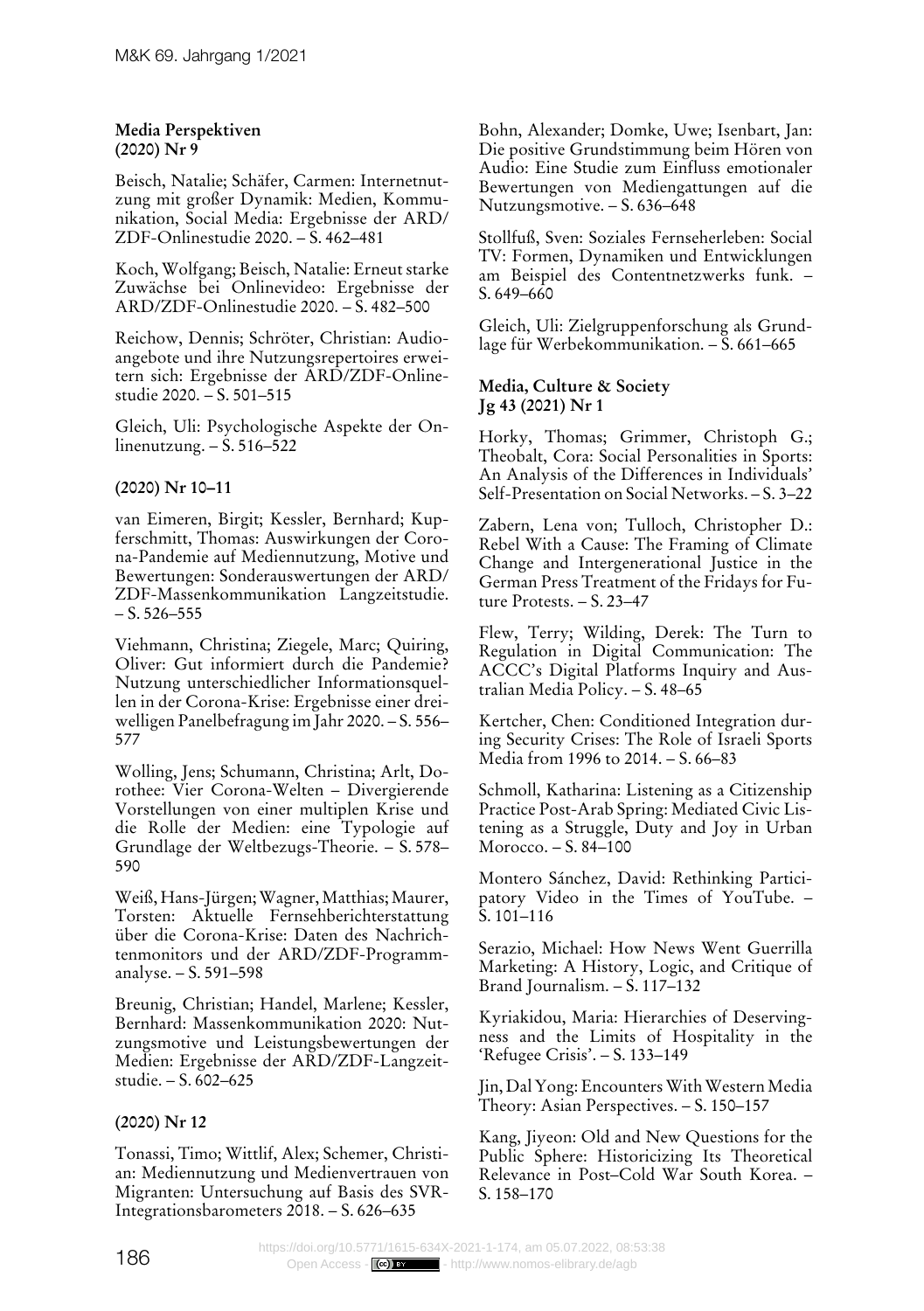Suzina, Ana Cristina: English as Lingua Franca: Or the Sterilisation of Scientific Work. – S. 171– 179

De Albuquerque, Afonso: The Institutional Basis of Anglophone Western Centrality. – S. 180– 188

Cheruiyot, David; Ferrer-Conill, Raul: Pathway Outta Pigeonhole? De-Contextualizing Majority World Countries. – S. 189–197

#### **Media Psychology Jg 23 (2020) Nr 6**

Mares, Marie-Louise: Mostly Positive: Effects of Reminding White Teens about Latino and Asian American Celebrities. – S. 765–793

Bartsch, Anne; Scherr, Sebastian; Mares, Marie-Louise: Reflective Thoughts about Violent Media Content – Development of a Bilingual Self-Report Scale in English and German. – S. 794– 819

Antheunis, Marjolijn L.; Schouten, Alexander P.; Walther, Joseph. B.: The Hyperpersonal Effect in Online Dating: Effects of Text-Based CMC vs. Videoconferencing before Meeting Face-to-Face. – S. 820–839

Rosenthal, Sonny; Wasenden, Ole-Christian; Gronnevet, Gorm-Andreas: A Tripartite Model of Trust in Facebook: Acceptance of Information Personalization, Privacy Concern, and Privacy Literacy. – S. 840–864

Ma, Zexin: Effects of Immersive Stories on Prosocial Attitudes and Willingness to Help: Testing Psychological Mechanisms. – S. 865– 890

Kim, Nuri; Kim, Hye Kyung; Wojcieszak, Magdalena: The Presence of the Protagonist: Explaining Narrative Perspective Effects through Social Presence. – S. 891–914

#### **Medien Concret (2020) Nr 1**

Sühlmann-Faul, Felix: Kopf aus dem Sand! Digitale Mündigkeit als zentrales Element nachhaltiger Digitalisierung. – S. 6–9

Lange, Steffen: Im Dienste der sozial-ökologischen Wende: Kann die Digitalisierung vom Klimakiller zum Klimaretter werden. – S. 10–14

Brüggemann, Michael; Jörges, Susan: Vom Wissen zum Handeln: Der Auftrag der Klimakommunikation. – S. 15–19

Grässer, Lars; Hagedorn, Friedrich: Medien umfassend ökologisieren: Digitale Souveränität für eine nachhaltige Gesellschaft. – S. 20–25

Krauss, J.; Padilla, M.; Hawxwell, T.: Die Lösung vieler Probleme …: Smart City: Wie aus einer Utopie Realität werden kann. – S. 26–31

Barg, Werner C.: Die grüne Leinwand: Zwischen ökologischer Dystopie, Sozialkritik und bildgewaltigen Naturfilmen. – S. 32–35

Tykwer, Mark: How to Change the World: Wie das Kino den Zukunftsdiskurs aufgreift – Eine Empfehlungsliste. – S. 36–41

Drosdowski, Johannes; Rohmann, Gabriele: Finger in die Wunde: Fridays for Future: Eine Generation im Aufbruch. – S. 42–45

Plewka, Miguel: Vom Pappschild zur digitalen Medienstrategie: Kommunikation in der Klimaschutzbewegung. – S. 46–49

Verakowski, Lisa: Öko fürs Gefühl: Posten und Bloggen für ein besseres Leben. – S. 50-53

Wunderwald, Nora: Social Media wurde zu unserem Katalysator: Eine junge Bloggerin über Mediennutzung in Zeiten der Nachhaltigkeit. – S. 54–56

Kontny, Susanne: Welche Zukunft?! Naturbilder in der aktuellen jungen Fotografie. – S. 58– 62

Sieben, Gerda: Die digitale Umwelt gestalten: Warum wir eine nachhaltige Medienpädagogik brauchen. – S. 63–67

Hören, Andreas von: FOR FUTURE – Jugendliche filmen um ihr Leben: Filmproduktion mit Jugendlichen zu Umweltthemen. – S. 68–71

Kauer, Sebastian: Klimaschutz per App? Nachhaltige Handy-Anwendungen in der Bildungspraxis. – S. 72–75

Klarner, Günter: Von Welterforschung und Natureinsichten: Mit Medien die Umwelt untersuchen. – S. 76–79

Rohr, Jascha: Das Beste aus zwei Welten: Online und Offline: So organisiert man gute Beteiligung. – S. 80–84

Boy, Henrike: Tüfteln für den Wandel: Making – Mitmachkultur zwischen Kreativität, Konsumkritik und Empowerment. – S. 85–89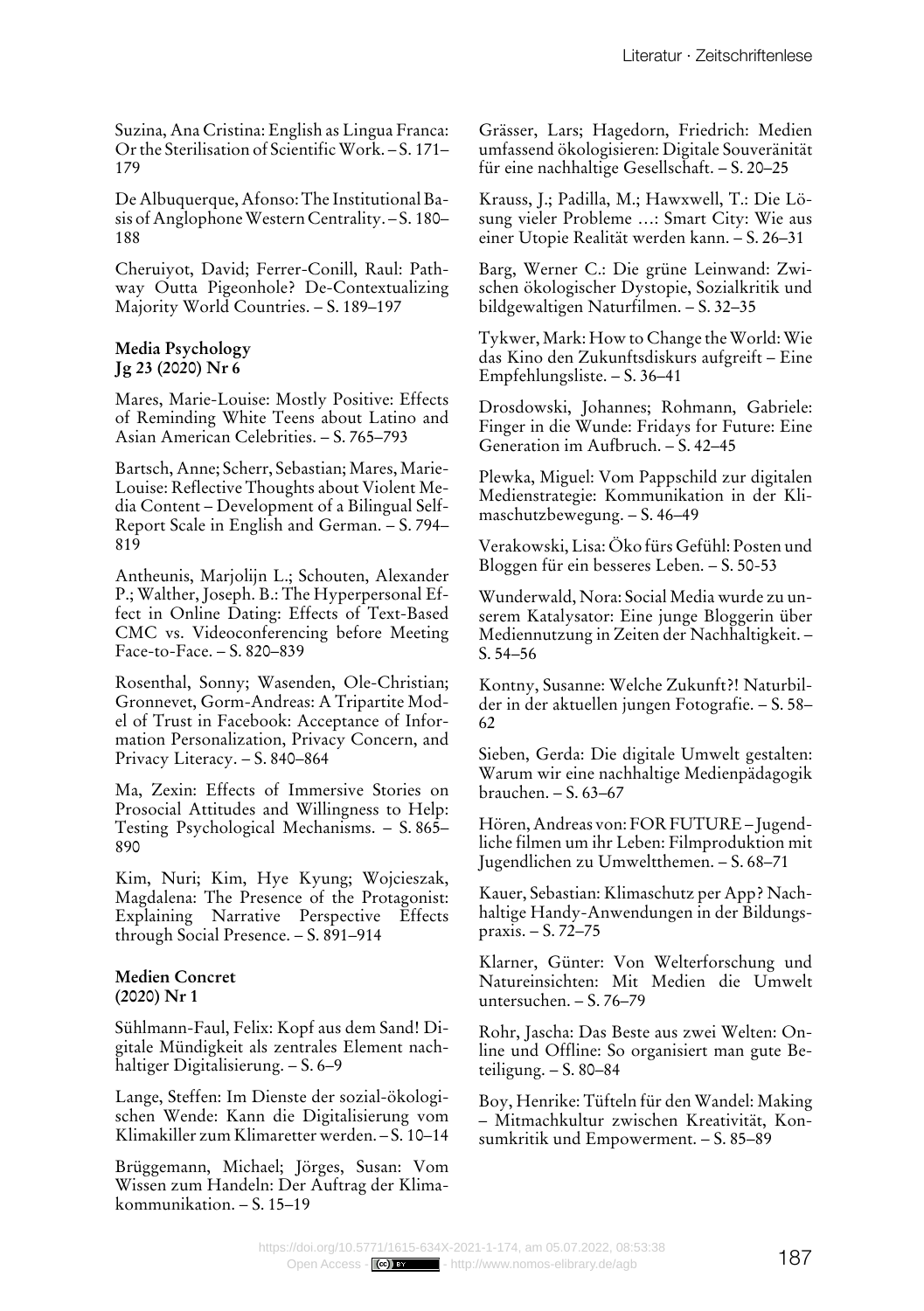## **medien + erziehung Jg 64 (2020) Nr 5**

Autexier, Serge; Schelhowe, Heidi: Interaktion und Künstliche Intelligenz: Herausforderungen für Gestaltung und Nutzung. – S. 12–19

Krotz, Friedrich: Ziemlich falsche Richtung! Eine Kritik der Entwicklung sogenannter Künstlicher Intelligenz. – S. 21–28

Marci-Boehncke, Gudrun; Rath, Matthias: Ein Blick auf die ,Hinterbühne': Ethische und pädagogische Überlegungen zum Umgang mit Künstlicher Intelligenz. – S. 30–35

Nordemann, Lina; Opel, Simone; Schulte, Carsten: ;Mensch, Maschine!': Ein Unplugged-Einstieg in KI und Maschinelles Lernen. – S. 36–43

Bunke-Emden, Hannah; Carmesin, Janina; Narr, Kristin: Der webdaysmoocKI: Ein Online-Kurs für Jugendliche zu Künstlicher Intelligenz.  $- S. 44 - 50$ 

Brüggen, Niels; Schober, Maximilian: Self-Tracking von Kindern und Jugendlichen: Digitale Selbstvermessung als sportliche und medienpädagogische Herausforderung. – S. 52–59

Berg, Katja; Materna, Georg: Themenzentrierte Medienarbeit mit Memes in der Präventionsarbeit: Ergebnisse der wissenschaftlichen Begleitung des Praxisprojekts bildmachen. – S. 60–66

Schluchter, Jan-Rene: Medienbildung und (Bildung für) nachhaltige Entwicklung: Eine Annäherung. – S. 67–73

Peez, Georg: Tablets im Schulunterricht: Qualitativ-empirische Begleitforschung zu Lernverhalten und Leistungsmotivation. – S. 74–78

# **Jg 64 (2020) Nr 6**

Kramer, Michael: In Erinnerungen scrollen: Erinnerungs- und Biografisierungspraktiken Jugendlicher durch Smartphone-Fotografie und Social-Media-Nutzung. – S. 8–17

Santa Cruz, Lucia: Swallowed by the Singing Stone: A Netnography in a Facebook Nostalgia Group. – S. 18–28

Teichert, Jeannine: "Ich habe auch Facebook-Freunde": mediale Erinnerungspraktiken in vergangenen Freundschaften. – S. 29–37

Dehmel, Lukas; Burgfeld-Meise, Bianca: Vergissmeinnicht! Self-Tracking-Apps auf dem Smartphone als Erinnerungsräume junger Erwachsener. – S. 38–47

Lohmeier, Christine; Schwarzenegger, Christian; Schreiber, Maria: Instamemories: Geschichte in digitalen Medien als lebendige Erinnerungskultur jenseits formaler Bildungskontexte. – S. 48–61

Rehm, Martin; Manca, Stafania; Haake, Susanne: Soziale Medien als digitale Räume in der Erinnerung an den Holocaust: eine Vorstudie zur Twitter-Nutzung von Holocaust-Museen und Gedenkstätten. – S. 62–73

Peltzer, Anja; Sommer, Vivien: Stolpersteine digitaler Erinnerungskulturen: eine komparative Analyse digitaler Zeitzeugenvideos über den Holocaust. – S. 74–86

Nuy, Sandra; Scheicher, Mathias: Fotografie auf Reisen: digitale Medienpraktiken der Erinnerung an die Shoah. – S. 87–98

Selke, Stefan: Der editierte Mensch: künstliche Intelligenz als Kurator von Erinnerung. Ein postdisziplinärer Essay. – S. 99–109

# **Medien & Zeit Jg 35 (2020) Nr 3**

Tröger, Mandy: On Unregulated Markets and the Freedom of Media. The Transition of the East German Press after 1989. – S. 4–8

Michael, Hendrik: Die Sozialreportage als Genre der Massenpresse: Erzählen im Journalismus und die Vermittlung städtischer Armut in Deutschland und den USA (1880-1910). – S. 9– 14

Kutzner, Maximilian: Marktwirtschaft schreiben: Das Wirtschaftsressort der Frankfurter Allgemeinen Zeitung 1949 bis 1992. – S. 12–14

# **Jg 35 (2020) Nr 4**

Bauer, Erik; Falböck, Gaby: Struktureller Wandel des Tagebuchs: vom verinnerlichten Geheimnis zum performativen Konstrukt: eine Skizze zu theoretischen Figuren anhand von Michel Foucault und Byung-Chul Han. – S. 5– 19

Gerhalter, Li: Überraschend kommunikativ: Geheimnisse und andere Funktionen von Tagebüchern von Jugendlichen in der ersten Hälfte des 20. Jahrhunderts. – S. 20–31

Klemm, Michael: Wir Weltreisenden: Reisetagebücher in Weblogs und Instagram zwischen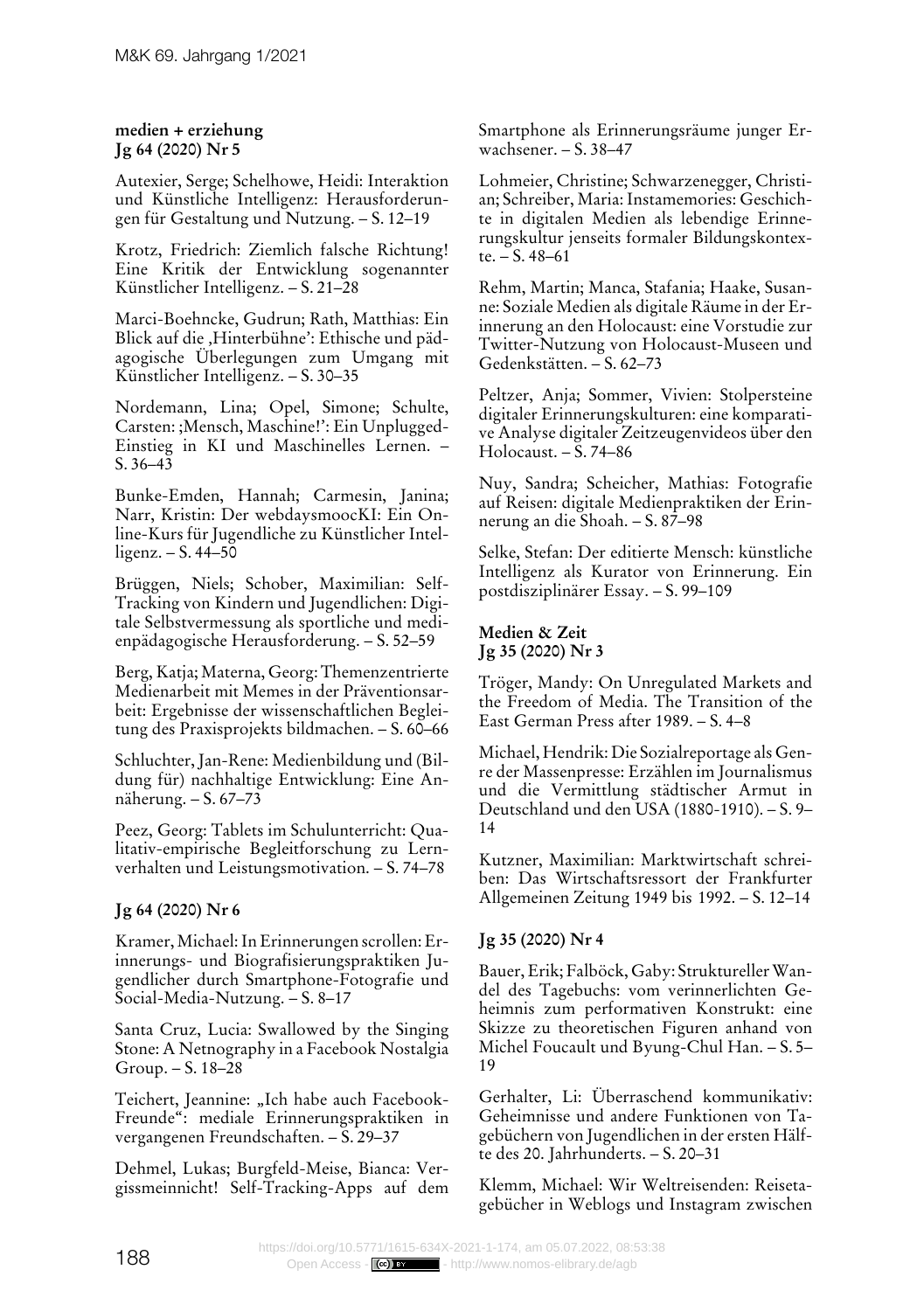multimodalem Storytelling und visueller Pose.  $- S. 32 - 44$ 

Gentzel, Peter; Schwarzenegger, Christian; Wagner, Anna: Zeugnisse des Alltags: Tagebuchverfahren als Quelle und Methode in der (historischen) Kommunikationsforschung. – S. 45–59

Siegmund, Veronika: "Mutti, Mutti, wie weit bist Du doch von mir entfernt." Tagebuchschreiben im KLV-Lager zwischen politischer Instrumentalisierung und individueller Praxis  $(1940-1945)$ . – S. 60–69

#### **Medien Journal Jg 44 (2020) Nr 2**

Kulterer, Jasmin: Is the Video Star Dead? The Role of MTV in Young People's Lives in the Context of a Changing Media Environment: A Typology of Viewers. – S. 5–18

Hipfl, Brigitte; Pilipets, Elena: Digital Youth Assemblages: Affective Entanglements of Sharing (Anti-)Selfies on Instagram. – S. 19–32

Karafotia, Maria: New Media, Old Anxieties: Mainstream Narratives of Childhood and Sexting. – S. 33–45

Liesem, Kerstin: Always Online – Always Stressed? How Young People in Germany and Finland View the Use of Digital Media in a Mediatized Work Life. – S. 46–54

#### **Mobile Media & Communication Jg 9 (2021) Nr 1**

Britt, Brian C.; Britt, Rebecca K.: From Waifus to Whales: The Evolution of Discourse in a Mobile Game-Based Competitive Community of Practice. – S. 3–29

Galperin, Hernan; Bar, François; Nguyen, Hoan: The Power Divide: Mobile Communication in Los Angeles' Skid Row. – S. 30–50

Xie, Zhuoxiao: Mobile Communicating Place and Place-Inscribed Communicative Mobilities: Shaping Alternative Consumer Cultures in Mobile Media Communication. – S. 51–77

Piercy, Cameron W.; Underhill, Greta R.: Expectations of Technology Use during Meetings: An Experimental Test of Manager Policy, Device Use, and Task-Acknowledgment. – S. 78– 102

Humphreys, Lee; Hardeman, Hazim: Mobiles in Public: Social Interaction in a Smartphone Era. – S. 103–127

Rao, Neomi; Lingam, Lakshmi: Smartphones, Youth and Moral Panics: Exploring Print and Online Media Narratives in India. – S. 128–148

#### **Multimedia und Recht Jg 23 (2020) Nr 10**

Daum, Oliver: Pflichtangaben auf Webseiten: das Problem mit Impressums- und Datenschutz-Generatoren. – S. 643–647

Hessel, Stefan; Leffer, Lena: Rechtlicher Schutz maschinengenerierter Daten: Schutz durch das GeschGehG. – S. 647–650

Böhm, Wolf-Tassilo; Halim, Valentino: Cookies zwischen ePrivacy und DS-GVO – was gilt? Anforderungen an die Verwendung von Cookies nach der aktuellen Rechtsprechung. – S. 651–656

Roßnagel, Alexander: Die Evaluation der Datenschutz-Grundverordnung: eine vertane Chance zur Verbesserung der Verordnung. – S. 657–661

Gramlich, Ludwig; Lütke, Hans-Josef: Besserer Persönlichkeitsschutz bei Bildaufnahmen durch StGB-Novellierung? Kritische Anmerkungen zu den aktuellen Änderungen in StGB, TMG und NetzDG. – S. 662–667

Busch, Christoph; Dannemann, Gerhard; Schulte-Nölke, Hans: Bausteine für ein europäisches Recht der Plattformökonomie: die ELI-Modellregeln für Onlineplattformen. – S. 667–676

## **Jg 23 (2020) Nr 11**

Claßen, Nadine; Koch, Moritz Philipp; Müller, Norman: Beschaffung von Cloud-Services durch öffentliche Auftraggeber: Empfehlungen für die Vertragsgestaltung im Konglomerat von Vergaberecht, Datenschutz und ‑sicherheit. – S. 723–728

Wagner, Kristina: Schaffensfreiräume und die Reichweite der InfoSoc-RL: Schleichende Harmonisierung nicht-harmonisierter Leistungsschutzrechte? – S. 728–733

Paal, Boris P.; Kumkar, Lea Katharina: Datenübermittlungen nach dem Unwirksamwerden des EU-US-Privacy Shield: Bestandsaufnahme und Handlungsempfehlungen nach der EuGH-Entscheidung "Schrems II". - S. 733-739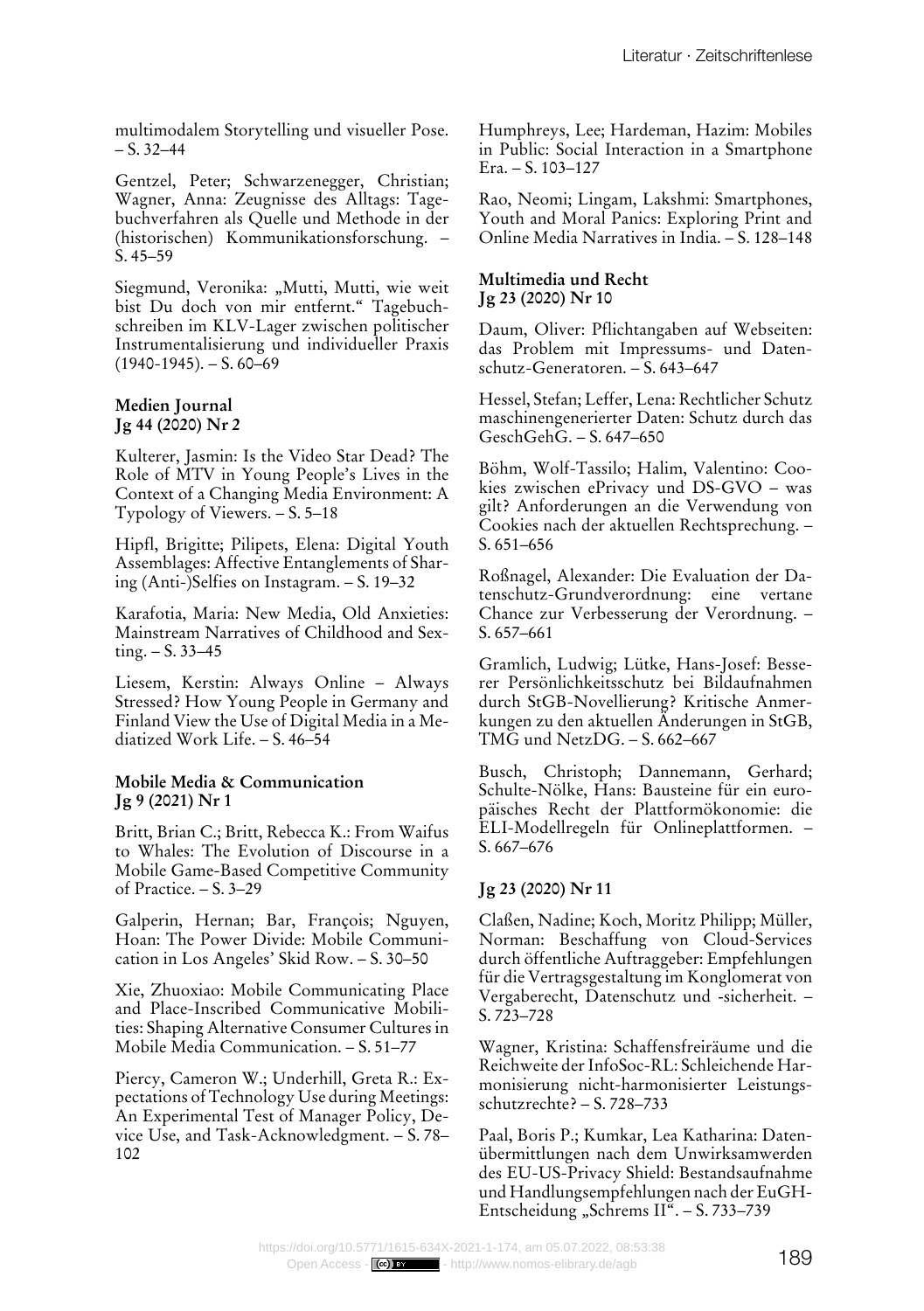Gerpott, Torsten J.: Datenschutzerklärungen – Materiell fundierte Einwilligungen nach der DS-GVO: empirischer Forschungsstand und Verbesserungsfelder. – S. 739–744

Charisse, Peter; Schulze zur Wiesche, Jens: Die TKG-Novelle und die Betriebskostenumlage für Breitbandnetze: ein rechtlicher Faktencheck zum Streit um das "Nebenkostenprivileg für Kabelnetze". – S. 745–749

# **Jg 23 (2020) Nr 12**

Schöttle, Hendrik: Nutzung von Open-Source-Software in Form von ASP/SaaS – kompatibel? Rechtliche Grundlagen, Prüfungsschritte und automatisierte Auswertung der jeweiligen Lizenzen. – S. 801–805

Zenger, Ralph: Bereitstellung von Fakeshop-Domains: Strafbarkeit des Host-Providers und des Registerbetreibers bei unterlassener Löschung und Dekonnektierung. – S. 806–810

Haberer, Anno: Anforderungen an Cookie-Banner: Einsatz von Tracking- oder Marketing-Cookies. – S. 810–815

Kaesling, Katharina; Knapp, Jakob: "Massenkreativität" in sozialen Netzwerken: Überlegungen zur Plattformverantwortlichkeit nach der DSM-RL. – S. 816–821

Grünwald, Andreas: "Big Tech"-Regulierung zwischen GWB-Novelle und Digital Markets Act: Missbrauchsaufsicht über (Digital-)Unternehmen im europäischen Kontext. – S. 822–826

#### **New Media & Society Jg 23 (2021) Nr 1**

Triggs, Anthony Henry; Møller, Kristian; Neumayer, Christina: Context Collapse and Anonymity among Queer Reddit Users. – S. 5– 21

Elsheikh, Dalia; Lilleker, Darren G.: Egypt's Feminist Counterpublic: The Re-Invigoration of the Post-Revolution Public Sphere. – S. 22– 38

Delfanti, Alessandro: Machinic Dispossession and Augmented Despotism: Digital Work in an Amazon Warehouse. – S. 39–55

Wang, Yuhui; Xie, Xiaochun; Fardouly, Jasmine: The Longitudinal and Reciprocal Relationships between Selfie-Related Behaviors and Self-Objectification and Appearance Concerns among Adolescents. – S. 56–77

Eckert, Stine; Metzger-Riftkin, Jade; Kolhoff, Sean: A Hyper Differential Counterpublic: Muslim Social Media Users and Islamophobia during the 2016 US Presidential Election. – S. 78–98

Jewitt, Carey; Leder Mackley, Kerstin; Price, Sara: Digital Touch for Remote Personal Communication: An Emergent Sociotechnical Imaginary. – S. 99–120

Jaramillo-Dent, Daniela; Pérez-Rodríguez, María Amor: #Migrantcaravan: The Border Wall and the Establishment of Otherness on Instagram. – S. 121–141

Kuznetsov, Dmitry: ICANN's dotCommunities: Analysing the Construction of DNS-Appropriate Communities in the New gTLD Programme. – S. 142–158

Trammell, Aaron; Cullen, Amanda L. L.: A Cultural Approach to Algorithmic Bias in Games. – S. 159–174

Lu, Yanqin; Lee, Jae Kook: Determinants of Cross-Cutting Discussion on Facebook: Political Interest, News Consumption, and Strong-Tie Heterogeneity. – S. 175–192

# **Nordicom Review Jg 41 (2020) Nr 2**

Lindell, Johan: Establishment versus Newcomers, Critical versus Administrative? Sketching the Structure of the Swedish Field of Media and Communication Studies. – S. 109–125

Flensburg, Sofie; Lai, Signe Sophus: Comparing Digital Communication Systems: An Empirical Framework for Analysing the Political Economy of Digital Infrastructures. – S. 127–145

Baltz, André: A Longitudinal Analysis of Swedish Local Governments on Facebook: A Visualisation of Communication. – S. 147–162

Bergström, Annika: Exploring Digital Divides in Older Adults' News Consumption. – S. 163– 177

Cocq, Coppélie; Gelfgren, Stefan; Samuelsson, Lars: Online Surveillance in a Swedish Context: Between Acceptance and Resistance. – S. 179– 193

# **Political Communication Jg 37 (2020) Nr 3**

Heiss, Raffael; Matthes, Jörg: Stuck in a Nativist Spiral: Content, Selection, and Effects of Right-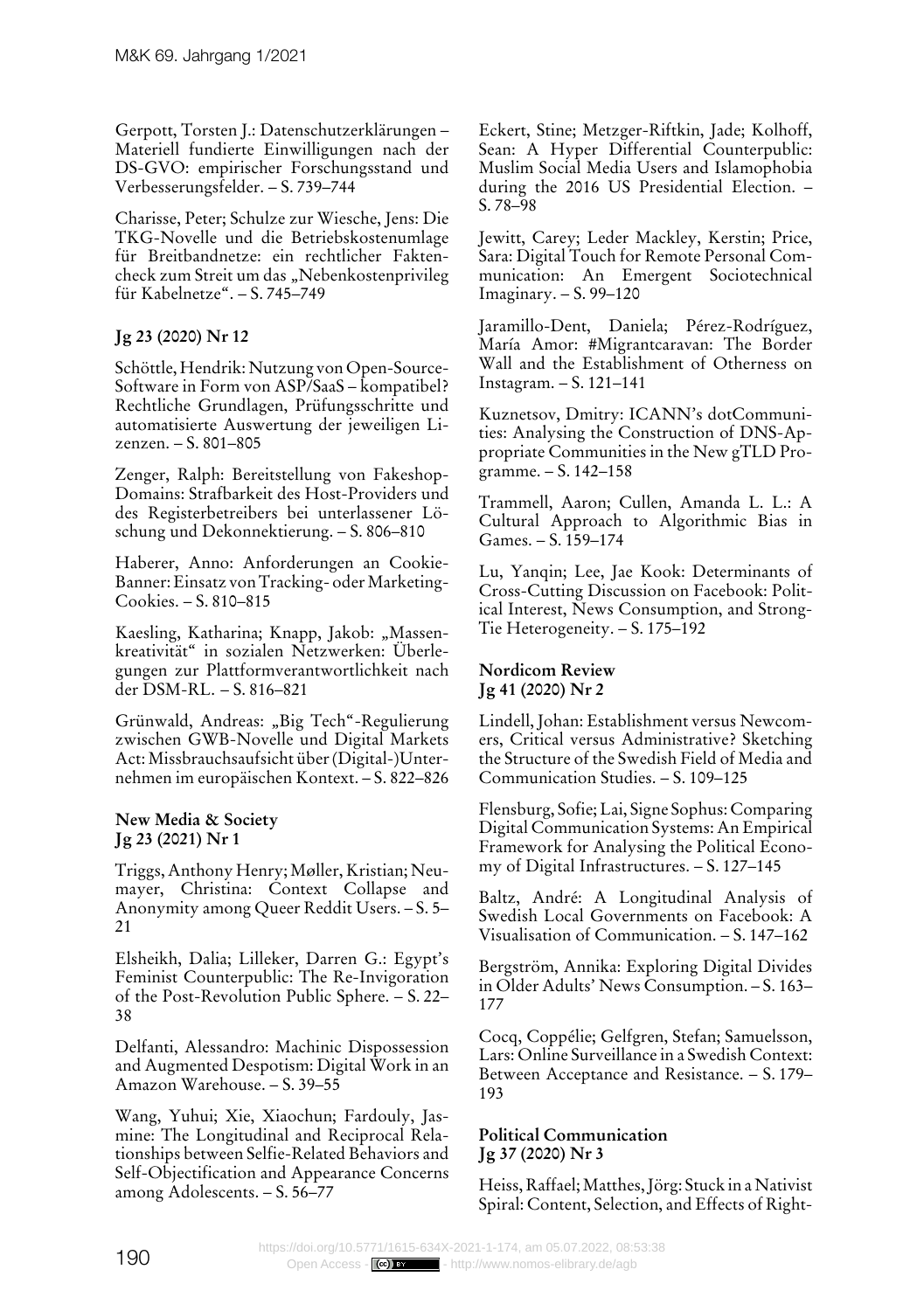Wing Populists' Communication on Facebook.  $- S. 303 - 328$ 

Popa, Sebastian Adrian; Fazekas, Zoltan; Braun, Daniela: Informing the Public: How Party Communication Builds Opportunity Structures. – S. 329–349

Walter, Nathan; Cohen, Jonathan; Holbert, R. Lance: Fact-Checking: A Meta-Analysis of What Works and for Whom. – S. 350–375

Munger, Kevin: All the News That's Fit to Click: The Economics of Clickbait Media. – S. 376–397

Yeyati, Eduardo Levy; Moscovich, Lorena; Abuin, Constanza: Leader over Policy? The Scope of Elite Influence on Policy Preferences.  $- S. 398 - 422$ 

Shmargad, Yotam; Klar, Samara: Sorting the News: How Ranking by Popularity Polarizes Our Politics. – S. 423–446

#### **Jg 37 (2020) Nr 4**

Linvill, Darren L.; Warren, Patrick L.: Troll Factories: Manufacturing Specialized Disinformation on Twitter. – S. 447–467

Baldwin-Philippi, Jessica: Data Ops, Objectivity, and Outsiders: Journalistic Coverage of Data Campaigning. – S. 468–487

Darr, Joshua P.: Seeing Spanish: The Effects of Language-Based Media Choices on Resentment and Belonging. – S. 488–511

Berinsky, Adam J.; de Benedictis-Kessner, Justin; Goldberg, Megan E.: The Effect of Associative Racial Cues in Elections. – S. 512–529

Merkley, Eric: Are Experts (News)Worthy? Balance, Conflict, and Mass Media Coverage of Expert ConsensusOpen Materials. – S. 530–549

Song, Hyunjin; Tolochko, Petro; Eberl, Jakob-Moritz: In Validations We Trust? The Impact of Imperfect Human Annotations as a Gold Standard on the Quality of Validation of Automated Content Analysis. – S. 550–572

#### **Publizistik Jg 65 (2020) Nr 4**

Koenen, Erik; Pfeiffer, Juliane: Dovifats Dias: Historische Perspektiven der Wissenschaftskommunikation der Kommunikationswissenschaft. – S. 523–543

Fürst, Silke; Vogler, Daniel; Sörensen, Isabel: Wirklich irrelevant? Sichtbarkeit und thematische Einordnung der Medien- und Kommunikationswissenschaft in Schweizer Medien. – S. 545–566

Walter, Stefanie; Görlach, Janne; Brüggemann, Michael: Climate Feedback: Wissenschaft kommentiert Journalismus und entwickelt Mehrsystemkompetenz. – S. 567–589

Hennig, Anne; Kohler, Sarah: Einflussfaktoren bei der Social-Media-Nutzung in der Wissenschaftskommunikation. – S. 593–615

#### **Rundfunk und Geschichte Jg 46 (2020) Nr 1-2**

Kaiser, Corinna R.; Birdsall, Carolyn: Von der Kardex-Kartei zur Einführung der Datenverarbeitungsmaschine: die archivarische Praxis der ersten 20 Jahre des Deutschen Rundfunkarchivs. – S. 11–25

Schütz, Florian: "Das Nichts soll sich materialisieren!" Rundfunkgeschichte in drei Objekten der Sammlung der Museumsstiftung Post und Telekommunikation. – S. 26–33

Vomberg, Elfi: Zwischen Elektroschrott und Ausstellungsobjekt: das Studio für Elektronische Musik des WDR auf dem Weg zur Musik-Reliquie. Eine Objektgeschichte in fünf Szenen.  $- S. 34 - 46$ 

Martensen, Karin: Mikrophon und Habitus: Überlegungen zum Mikrophongebrauch in der klassischen Musikaufnahme. – S. 47–58

Patka, Kiron: Große und kleine Gesten: Hörspielproduktion 1970/1995 – Eine ethnografische Vignette. – S. 59–66

Fruth, Pia: Zurückgespult! Eine in mehrerer Hinsicht biographischer Essay über Radioarbeit im Kassettenzeitalter. – S. 67–75

Hundelshausen, Max-Lukas: MANTRA auf der Bühne: zwei Aufführungsfassungen der Komposition Karlheinz Stockhausens im analytischen Vergleich. – S. 76–84

## **Jg 46 (2020) Nr 3-4**

Sickenberger, Fabian: Ist das noch Doku? Eine filmanalytische Betrachtung der DokuDramen Raymond Leys. – S. 9–24

Pfundstein, Karin: Das Rundfunkschaffen von Josef Pelz von Felinau: Ein Nachlass am Deutschen Rundfunkarchiv: Funkdramatik und an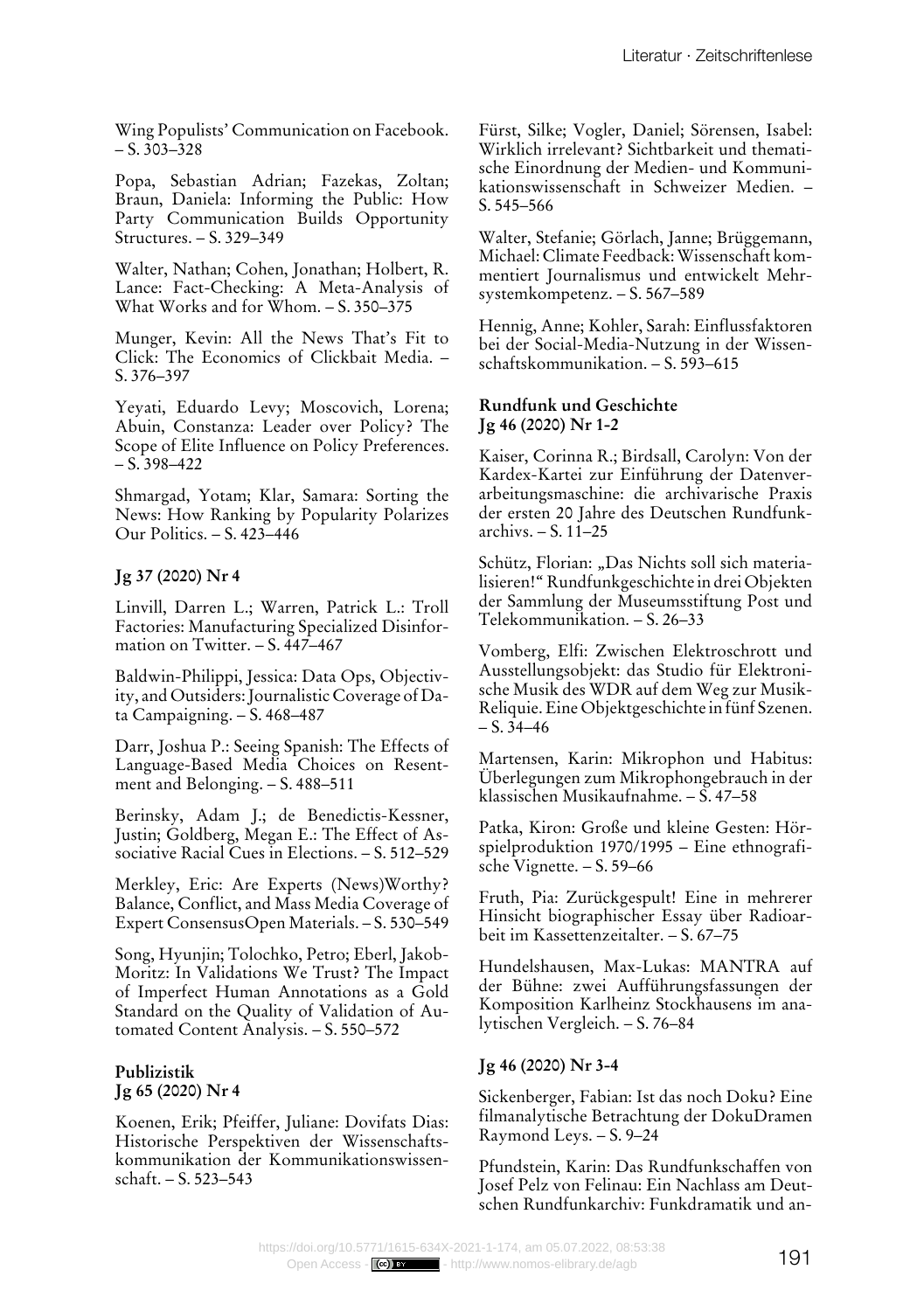ekdotisches Erzählen vor dem "akustischen Mikroskop". – S. 25–42

Mika, Melanie: Kooperation und Konkurrenz: Veränderungen der Mediengestalter\*innen-Ausbildung als Wettbewerb zwischen Sendeanstalt und Privatwirtschaft. – S. 43–52

Dechert, Andre: A Forgotten Profession: Producers Representatives. – S. 53–57

## **RuZ – Recht und Zugang Jg 1 (2020) Nr 2**

Raue, Benjamin; Schöch, Christof: Zugang zu großen Textkorpora des 20. und 21. Jahrhunderts mit Hilfe abgeleiteter Textformate: Versöhnung von Urheberrecht und textbasierter Forschung. – S. 118–127

Jotzo, Florian: Der Schutz großer Textbestände nach dem UrhG: die Nutzbarmachung fremder Textbestände für die Forschung. – S. 128–142

Grisse, Karina: Nutzbarmachung urheberrechtlich geschützter Textbestände für die Forschung durch Dritte: rechtliche Bedingungen und Möglichkeiten. – S. 143–159

Schöch, Christof; Döhl, Frederic; Rettinger, Achim: Abgeleitete Textformate: Prinzip und Beispiele. – S. 160–175

Reda, Julia; Binder, Matthieu: Strategische Prozessführung für Informationszugang: Mut zum kalkulierten Risiko in urheberrechtlichen Fragen. – S. 176–194

Döhl, Frederic: Digitaler Game Changer für die Gedächtnisinstitutionen? Digital Humanities, die anstehende Schranke der Urheber- und Leistungsschutzrechte zugunsten der wissenschaftlichen Nachnutzung von Korpora bei Text und Data Mining und die unadressiert gebliebene Herausforderung des rechtmäßigen Zugangs. – S. 195–218

Rehm, Clemens: Löschverpflichtung und Archivierung: ein Zwischenruf zum Lösungssurrogat. – S. 219–229

Boetticher, Eike Alexander von; Heimes, Daniel: Die Anpassung des rheinland-pfälzischen Landesarchivgesetzes an die DSGVO. – S. 230– 242

Klimpel, Paul; Rack, Fabian: Reproduktionen und urheberrechtlicher Schutz: Vervielfältigung, Lichtbildschutz und Gemeinfreiheit – was gilt bisher, was wird gelten? – S. 243–257

#### **SCM – Studies in Communication | Media Jg 9 (2020) Nr 3**

Ort, Alexander; Fahr, Andreas: The Effectiveness of a Positively vs. Negatively Valenced PSA against Sexually Transmitted Diseases – Evidence from an Experimental Study. – S. 341– 366

Lüthje, Corinna; Thiele, Franziska: Communication Floods – Emails in Scholarly Communication. – S. 367–393

Kohout, Susann; Schumann, Christina: Five Days without a Smartphone. Smartphone Use and Subjective Well-Being: Results from a Study Comparing Normal Use with a Deprivation Condition. – S. 394–420

Poggiolini, Claudia: Beneficial Effects of Reactance in Health-Related Behavior? The Effects of Fear Appeals on Defensive and Accepting Reactions of Smokers with Different Levels of Self-Esteem. – S. 421– 444

Baugut, Philip: Wie der Online-Boulevardjournalismus die Gefährlichkeit der islamistischen Szene konstruiert – und Muslime unter Generalverdacht stellt: Eine Analyse der Berichterstattung von krone.at. – S. 445–481

# **Jg 9 (2020) Nr 4**

Kieslich, Kimon; Marcinkowski, Frank: Serving the Populist Agenda. How German Public Media Broadcasters Inadvertently Facilitate Populist Movements by Evoking Fear and Anger. – S. 482–515

Lutz, Sarah; Knop, Karin: Put Down Your Smartphone – Unless You Integrate It into the Conversation! An Experimental Investigation of Using Smartphones during Face to Face Communication. – S. 516–539

Keller, Nadine; Askanius, Tina: Combatting Hate and Trolling with Love and Reason? A Qualitative Analysis of the Discursive Antagonisms between Organized Hate Speech and Counterspeech Online. – S. 540–572

Andrian-Werburg, Maximilian T. P. von; Adler, Dorothea C.; Schwab, Frank: Can I Confidently Guess Who You Are? Personality and Intelligence Perception in Online Dating. – S. 573–598

Peter, Christina; Breuer, Johannes; Masur, Philipp K.: Empfehlungen zum Umgang mit Forschungsdaten in der Kommunikationswissen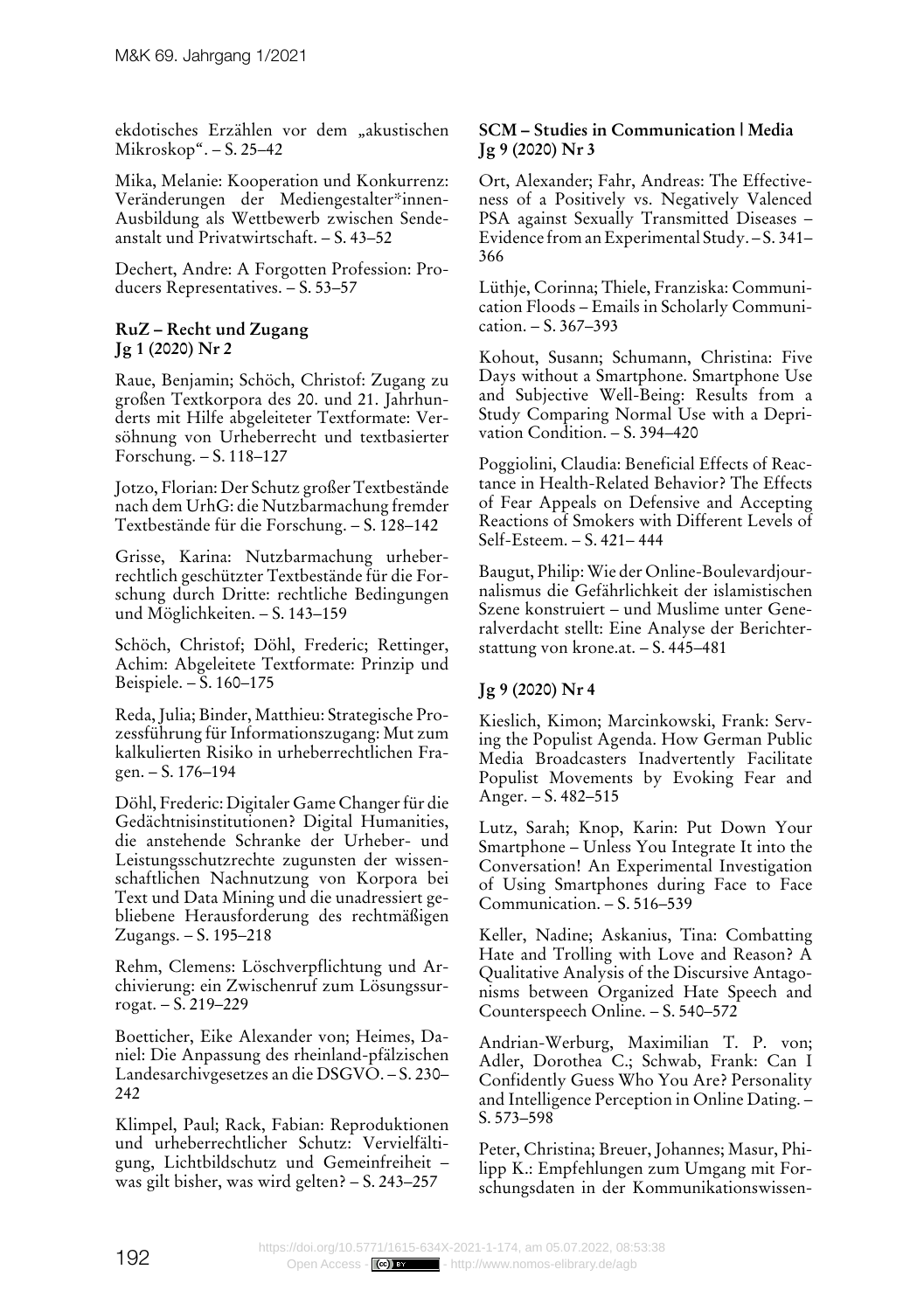schaft – AG Forschungsdaten im Auftrag des Vorstands der DGPuK. – S. 599–626

## **Televizion Jg 33 (2020) Nr 2**

Schratz, Michael: Pädagogisches Handeln in disruptiven Zeiten: Sondierungen zwischen Empirie und praktischen Erfahrungen. – S. 4–9

Orde, Heike vom: Kompetent lernen im Lockdown mit digitalen Medien? Eine Übersicht zu ausgewählten Forschungsergebnissen. – S. 10– 14

Herzig, Bardo: Medienkompetenz: Modellierung, Messung und Bedeutung in Zeiten der Coronapandemie. – S. 15–20

Götz, Maya; Dömling, Sarah; Brand, Selma: Faszination TikTok: was Preteens und Jugendliche an der App begeistert. – S. 21–25

Jennings, Nancy; Caplovitz, Allison: "Die Bildschirme halten uns am Leben": US-amerikanische Kinder mit chronischen Krankheiten in der Covid-19-Pandemie. – S. 26–28

Götz, Maya: Selbstreflektierte Medienkompetenz in Pandemiezeiten: Strategien von Heranwachsenden zur Regelung ihrer Mediennutzungszeiten. – S. 29–32

## **TV-Diskurs Jg 24 (2020) Nr 4**

Markt, Sebastian: Weltwahrnehmungsmaschine Kino. – S. 4–7

Hajok, Daniel: Wie ticken Jugendliche? Ergebnisse der SINUS-Jugendstudie 2020. – S. 8–11

Mikat, Claudia: Medienkompetenz ist Medienreflexion: im November 2020 geht die Multimediaplattform Medienradar online. – S. 12–14

Ohlwein, Nicolas: Onlinegaming und E-Sport: Chancen, Risiken und Herausforderungen für den Jugendschutz. – S. 15–17

Hinze, Klaus: Das Krankheitsbild Gaming Disorder: ein Thema für den Jugendschutz. – S. 18– 21

Degen, Johanna: Tinder, das Selbst und die anderen. – S. 30–33

Gottberg, Joachim von: Aussehen und Partnerwahl: wie Schönheitsideale entstehen und uns beeinflussen. – S. 40–43

Förster, Jens; Nussbaum, Manfred: Eklig, aber faszinierend: sechs Paradoxien bei der medialen Darstellung sexueller Vielfalt. – S. 44–49

Grau, Alexander: Das Porträt: Daniel Martin Feige. – S. 58–61

Korte, Alexander: Pornografie: Hypothesen und Fakten zu möglichen Auswirkungen auf die psychosexuelle Entwicklung von Kindern und Jugendlichen. – S. 65–69

Hallenberger, Gerd: Die Datingshow. – S. 76– 77

Deuerling, Tanja: Zwischen Eskapismus und Eskalation: TV-Trends im New Normal. – S. 78–81

Rau, Henrike: Freundschaft im Ohr. – S. 82–86

## **Zeitschrift für Urheber- und Medienrecht Jg 64 (2020) Nr 8/9**

Wirth, Thomas: Die Pflicht zur Löschung von Forschungsdaten: Urheber- und Datenschutz im Widerspruch zu den Erfordernissen guter wissenschaftlicher Praxis? – S. 585–592

Lent, Wolfgang: Paradigmenwechsel bei den publizistischen Sorgfaltspflichten im Online-Journalismus: zur Neuregelung des § 19 Medienstaatsvertrag. – S. 593–600

Liesching, Marc: Die bundesweite (Rundfunk-)Werbung für Glücksspiele mit schleswig-holsteinischer Lizenz. – S. 601–608

Dunckel, Till; Vendt, Stephanie: Prozessuale Waffengleichheit in äußerungsrechtlichen Eilverfahren – Mehr Fragen als Antworten: Anmerkung zu BVerfG, Beschluss vom 3.6.2020 – 1 BvR 1246/20 (ZUM 2020, 612). – S. 615–616

# **Jg 64 (2020) Nr 10**

Hofmann, Franz: Plattformregulierung im Lichte des Unionsrechts: Kommentar zum Diskussionsentwurf des BMJV v. 24.6.2020 zu einem Zweiten Gesetz zur Anpassung des Urheberrechts an die Erfordernisse des digitalen Binnenmarktes. – S. 665–670

Wandtke, Artur; Hauck, Ronny: Ein neues Haftungssystem im Urheberrecht – Zur Umsetzung von Art. 17 DSM-RL in einem "Urheberrechts-Diensteanbieter-Gesetz": Kommentar zum Diskussionsentwurf des BMJV v. 24.6.2020 zu einem Zweiten Gesetz zur Anpassung des Urheberrechts an die Erfordernisse des digitalen Binnenmarktes. – S. 671–681

<https://doi.org/10.5771/1615-634X-2021-1-174>, am 05.07.2022, 08:53:38<br>Open Access - **[[«•)] sx = = http://www.nomos-elibrary.**de/agb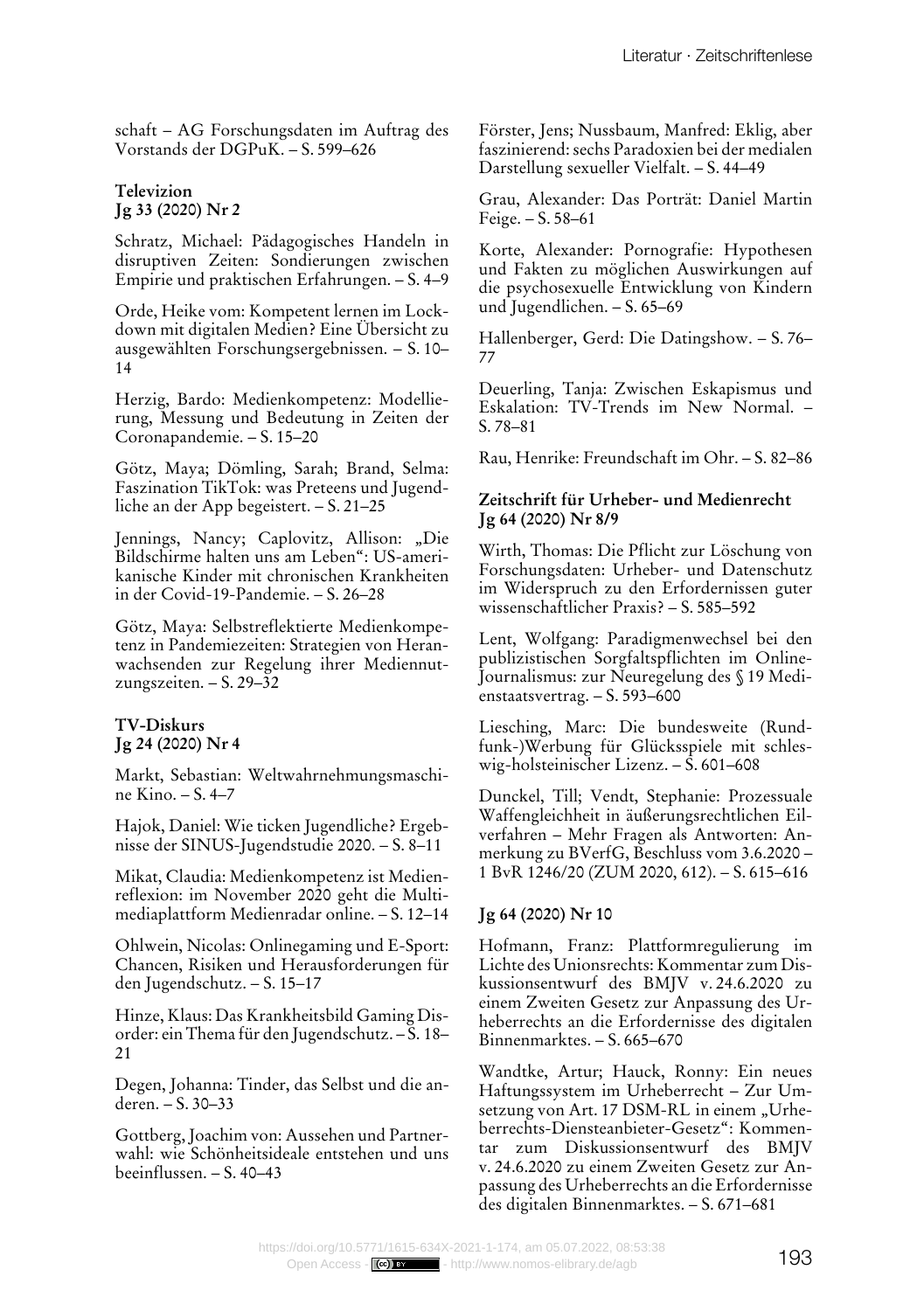Becker, Maximilian: Automatisierte Rechtsdurchsetzung im Umsetzungsentwurf zu Art. 17 DSM-RL: Kommentar zum Diskussionsentwurf des BMJV v. 24.6.2020 zu einem Zweiten Gesetz zur Anpassung des Urheberrechts an die Erfordernisse des digitalen Binnenmarktes. – S. 681–691

Hansen, Gerd: Der urhebervertragsrechtliche Regelungskomplex im "Diskussionsentwurf" zur Umsetzung der DSM-RL aus Sicht der Film- und Fernsehbranche – Eine kritische Würdigung: Kommentar zum Diskussionsentwurf des BMJV v. 24.6.2020 zu einem Zweiten Gesetz zur Anpassung des Urheberrechts an die Erfordernisse des digitalen Binnenmarktes.  $- S. 692 - 700$ 

Reber, Nikolaus: Die urhebervertragsrechtlichen Regelungen im Diskussionsentwurf des BMJV (§§ 32ff. UrhG): Kommentar zum Diskussionsentwurf des BMJV v. 24.6.2020 zu einem Zweiten Gesetz zur Anpassung des Urheberrechts an die Erfordernisse des digitalen Binnenmarktes. – S. 700–711

Soppe, Martin: Geplante Gesetzesänderungen im Urhebervertragsrecht erschweren Auswertung urheberrechtlich geschützter Werke: Kommentar zum Diskussionsentwurf des BMJV v. 24.6.2020 zu einem Zweiten Gesetz zur Anpassung des Urheberrechts an die Erfordernisse des digitalen Binnenmarktes. – S. 712–715

Wirth, Thomas: § 68 UrhG-E: Vervielfältigungen gemeinfreier visueller Werke: Kommentar zum Diskussionsentwurf des BMJV v. 24.6.2020 zu einem Zweiten Gesetz zur Anpassung des Urheberrechts an die Erfordernisse des digitalen Binnenmarktes. – S. 715–716

de la Durantaye, Katharina; Kuschel, Linda: Regelungen zu nicht verfügbaren Werken: Kommentar zum Diskussionsentwurf des BMJV v. 24.6.2020 zu einem Zweiten Gesetz zur Anpassung des Urheberrechts an die Erfordernisse des digitalen Binnenmarktes. – S. 717–728

Staats, Robert: Kollektive Lizenzen mit erweiterter Wirkung nach § 51 VGG-E: Kommentar zum Diskussionsentwurf des BMJV v. 24.6.2020 zu einem Zweiten Gesetz zur Anpassung des Urheberrechts an die Erfordernisse des digitalen Binnenmarktes. – S. 728–733

Lauber-Rönsberg, Anne: Reform des Bearbeitungsrechts und neue Schrankenregelung für Parodien, Karikaturen und Pastiches: Kommentar zum Diskussionsentwurf des BMJV v. 24.6.2020 zu einem Zweiten Gesetz zur Anpassung des Urheberrechts an die Erfordernisse des digitalen Binnenmarktes. – S. 733–740

Döhl, Frederic: Das neue Bearbeitungsrechtsregime, kunstspezifisch betrachtet: Kommentar zum Diskussionsentwurf des BMJV v. 24.6.2020 zu einem Zweiten Gesetz zur Anpassung des Urheberrechts an die Erfordernisse des digitalen Binnenmarktes. – S. 740–750

Albrecht, Martin von; Fiss, Olaf: Umsetzung der Online-SatCab-RL – Überregulierung der Direkteinspeisung? Kommentar zum Diskussionsentwurf des BMJV v. 24.6.2020 zu einem Zweiten Gesetz zur Anpassung des Urheberrechts an die Erfordernisse des digitalen Binnenmarktes. – S. 750–752

Stieper, Malte: Grundrechtskonforme Auslegung und Gesetzesvorbehalt bei der Anwendung urheberrechtlicher Schrankenbestimmungen – Das vorläufige Ende einer langen Reise: zugleich Anmerkung zu BGH, Urteile vom 30.4.2020 – I ZR 115/16 – Metall auf Metall IV (ZUM 2020, 617), I ZR 139/15 – Afghanistan Papiere II (ZUM 2020, 790) und I ZR 228/15 – Reformistischer Aufbruch II (ZUM 2020, 777).  $- S. 753 - 760$ 

Apel, Simon: Metall auf Metall (Episode) IV – Eine neue Hoffnung für das Sound Sampling? Zugleich Anmerkung zu BGH, Urteil vom 30.4.2020 – I ZR 115/16 – Metall auf Metall IV (ZUM 2020, 617). – S. 760-769

Hauck, Ronny: Urheberrechtlicher Geheimnisschutz und seine Grenzen: zugleich Anmerkung zu BGH, Urteil vom 30.4.2020 – I ZR 139/15 – Afghanistan Papiere II (ZUM 2020, 790). – S. 769–776

Goldhammer, Michael: Berichterstattung im Lichte des europäischen Grundrechtsverbunds: Anmerkung zu BGH, Urteil vom 30.4.2020 – I ZR 228/15 – Reformistischer Aufbruch II (ZUM 2020, 777). – S. 787–790

# **Jg 64 (2020) Nr 11**

Zech, Herbert: Urheberrecht und Technik: zugleich Anmerkung zu EuGH, Urteil vom 11.6.2020 – C-833/18 – Brompton/Get2Get (ZUM 2020, 609). – S. 801–805

Spindler, Gerald: Internet-Radiorecorder (wiederum) auf dem Prüfstand: zugleich Anmerkung zu BGH, Urteil vom 5.3.2020 – I ZR 32/19